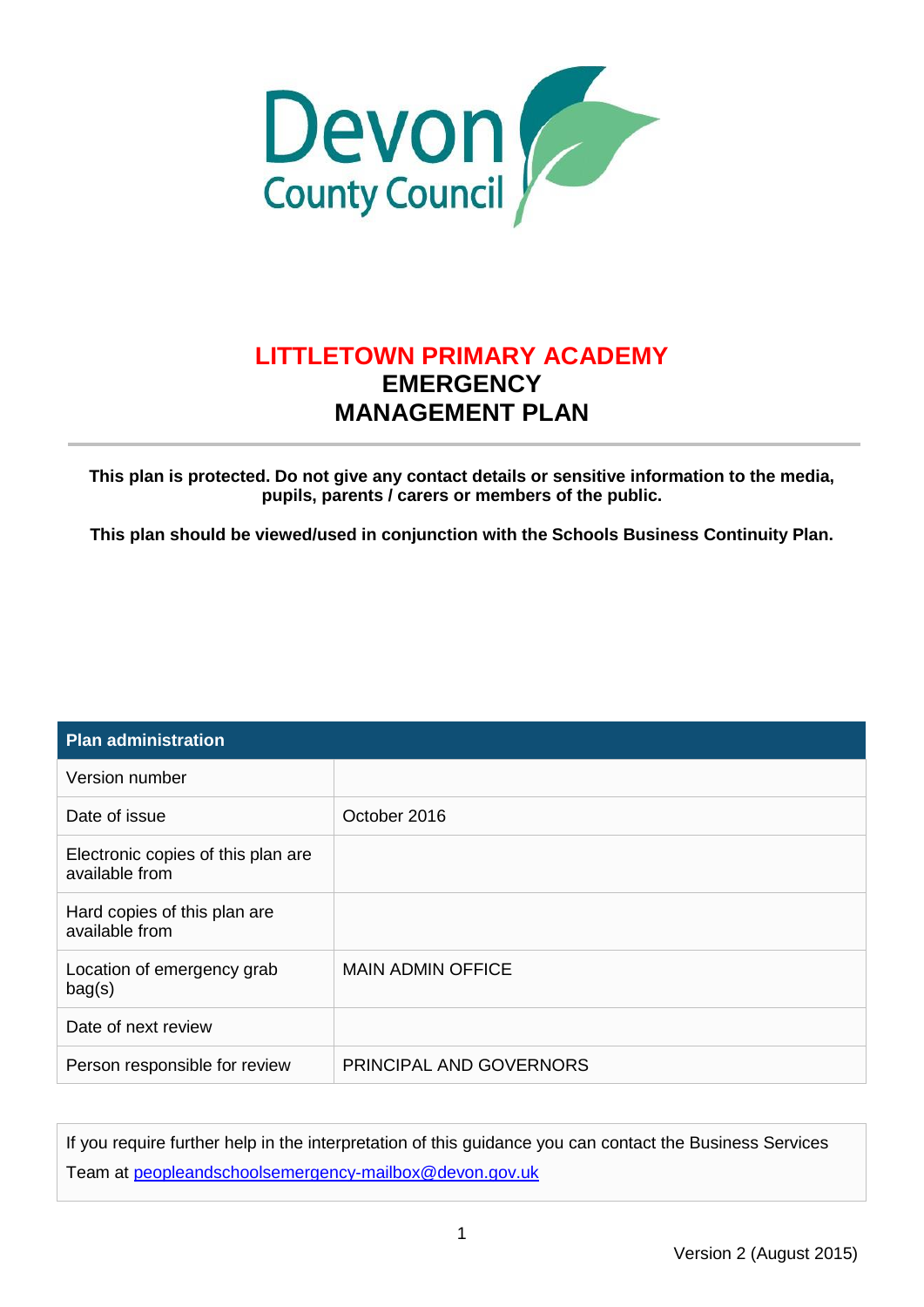## **DISTRIBUTION LOG**

| <b>Name</b> | Job title | <b>Organisation</b> | <b>Address</b> | <b>Email</b> | Protected version?<br>(hard copy, Y / N) | Protected version?<br>(electronic version, Y / N) | Public version?<br>(hard copy, Y / N) | Public version?<br>(electronic version, Y / N) | Previous versions<br>destroyed? (Y / N) |
|-------------|-----------|---------------------|----------------|--------------|------------------------------------------|---------------------------------------------------|---------------------------------------|------------------------------------------------|-----------------------------------------|
|             |           |                     |                |              |                                          |                                                   |                                       |                                                |                                         |
|             |           |                     |                |              |                                          |                                                   |                                       |                                                |                                         |
|             |           |                     |                |              |                                          |                                                   |                                       |                                                |                                         |
|             |           |                     |                |              |                                          |                                                   |                                       |                                                |                                         |
|             |           |                     |                |              |                                          |                                                   |                                       |                                                |                                         |
|             |           |                     |                |              |                                          |                                                   |                                       |                                                |                                         |
|             |           |                     |                |              |                                          |                                                   |                                       |                                                |                                         |
|             |           |                     |                |              |                                          |                                                   |                                       |                                                |                                         |
|             |           |                     |                |              |                                          |                                                   |                                       |                                                |                                         |
|             |           |                     |                |              |                                          |                                                   |                                       |                                                |                                         |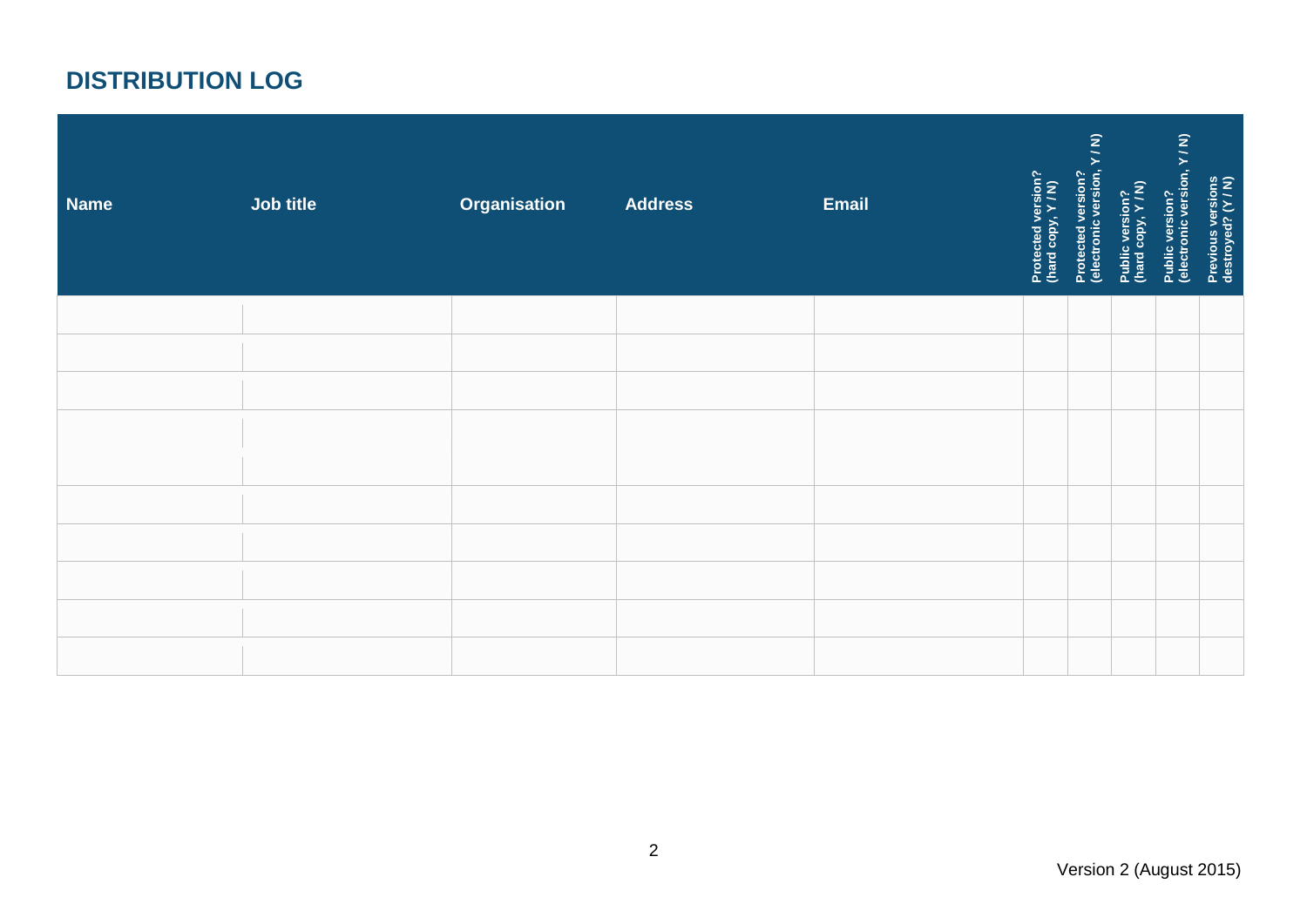<span id="page-2-0"></span>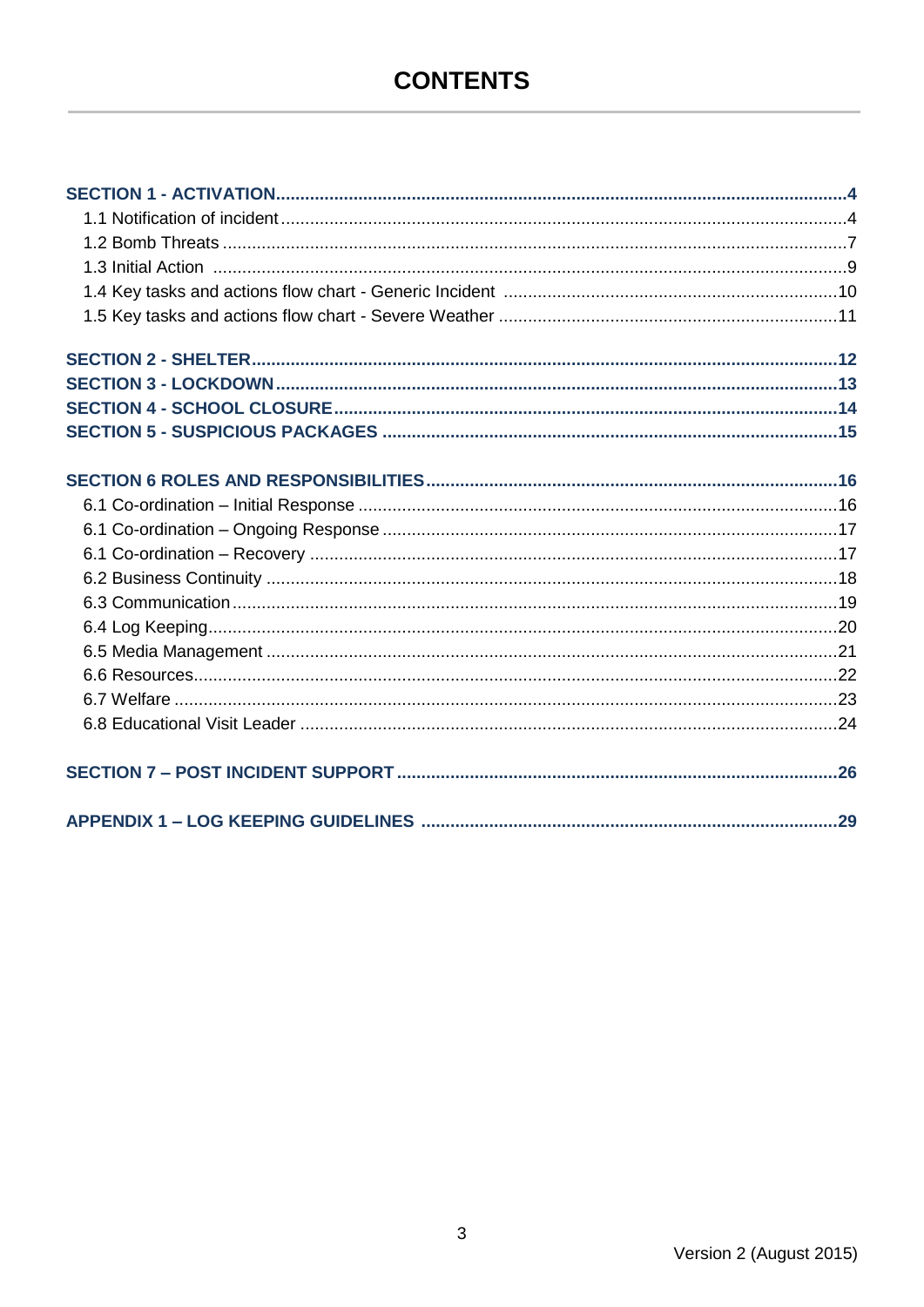#### <span id="page-3-0"></span>**SECTION 1 - ACTIVATION 1.1 Notification of incident**

Information about an incident may come from a number of sources (e.g. member of staff, pupil, parent / carer, member of the public, the emergency services, the local authority). Whoever receives the alert should ask for, and record, as much information as possible.

- + **Maintain a written record of your actions using this form and a log book. You may wish to record any new contact details in section 1.**
- + **Offer reassurance and support. Be aware that all those involved in the incident (both directly and indirectly) may be suffering from shock or may panic.**
- + **Find out what has happened. Obtain as clear a picture as you can.**
- + **Discuss with the informant what action needs to be taken and by whom.**

| Name of informant:                                   | Date and time of call:     |
|------------------------------------------------------|----------------------------|
| Contact details of informant:                        | Date and time of incident: |
| Exact location of incident:                          |                            |
| Details of incident:                                 |                            |
| Where is the informant now and where are they going? |                            |
|                                                      |                            |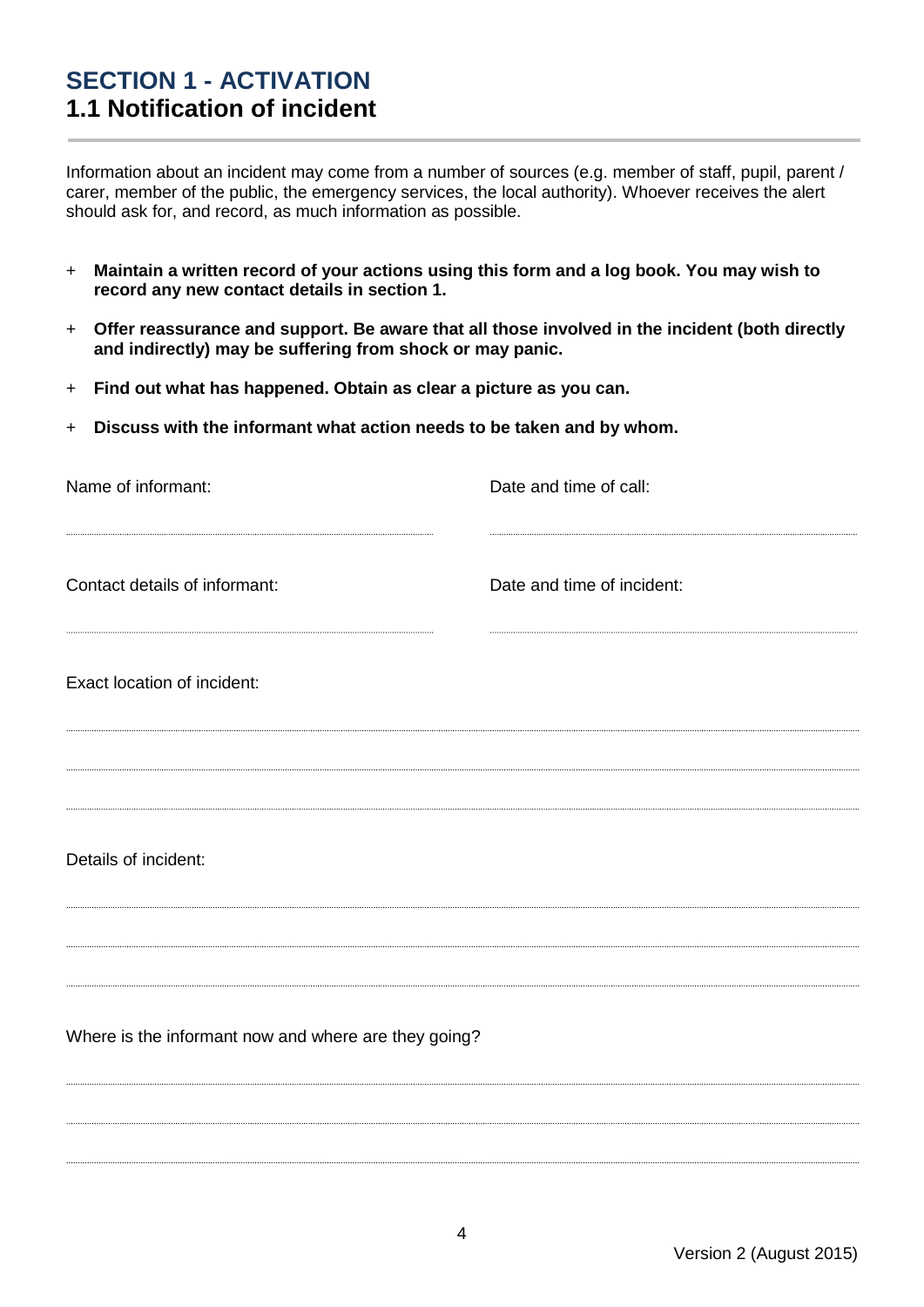People affected (including names, injuries, where they are, where they are being taken to):

| What arrangements are in place for people not directly involved in the incident? |  |  |  |
|----------------------------------------------------------------------------------|--|--|--|
|                                                                                  |  |  |  |

What advice have the emergency services given?

| Who has been informed?   | Police                             |
|--------------------------|------------------------------------|
| Headteacher              | Fire & Rescue Service              |
| School staff             | <b>Ambulance Service</b>           |
| Governors                | Local authority                    |
| <b>Pupils</b>            | <b>Health and Safety Executive</b> |
| Parents / carers         | Foreign & Commonwealth Office      |
| <b>Extended services</b> | Media                              |
|                          | Insurance company                  |
|                          | Trade union                        |

Does anyone else need to be informed?

#### Are any other actions required?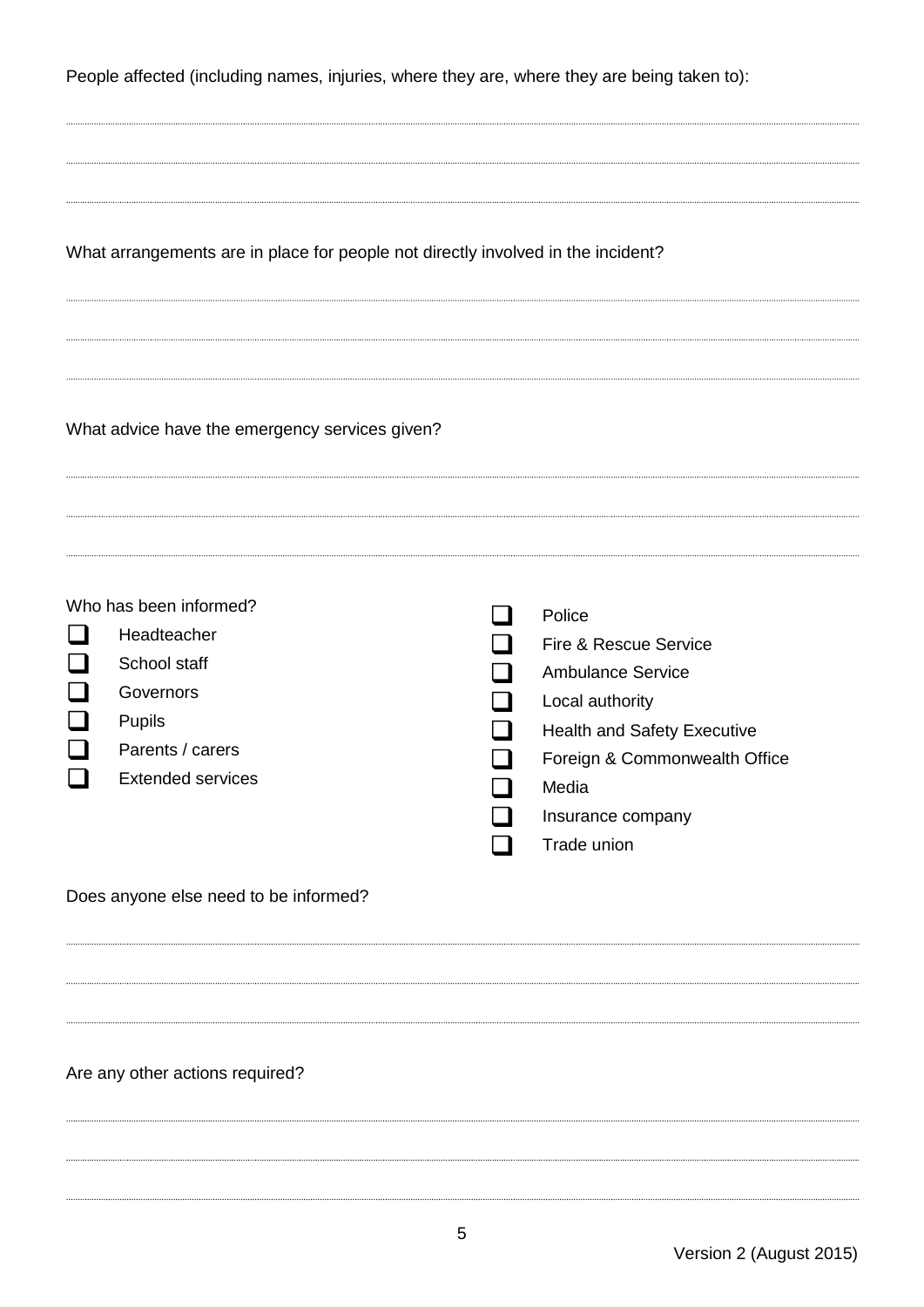+ **If the incident happened on an educational visit please ask the questions below. You might already have these details but it could be useful to seek confirmation.**

| Name of educational visit leader:                                                          | Number of pupils on educational visit: |
|--------------------------------------------------------------------------------------------|----------------------------------------|
| Nature of educational visit:                                                               | Number of staff on educational visit:  |
| Location of educational visit:                                                             |                                        |
| If the incident happened abroad, do the Foreign & Commonwealth Office need to be notified? |                                        |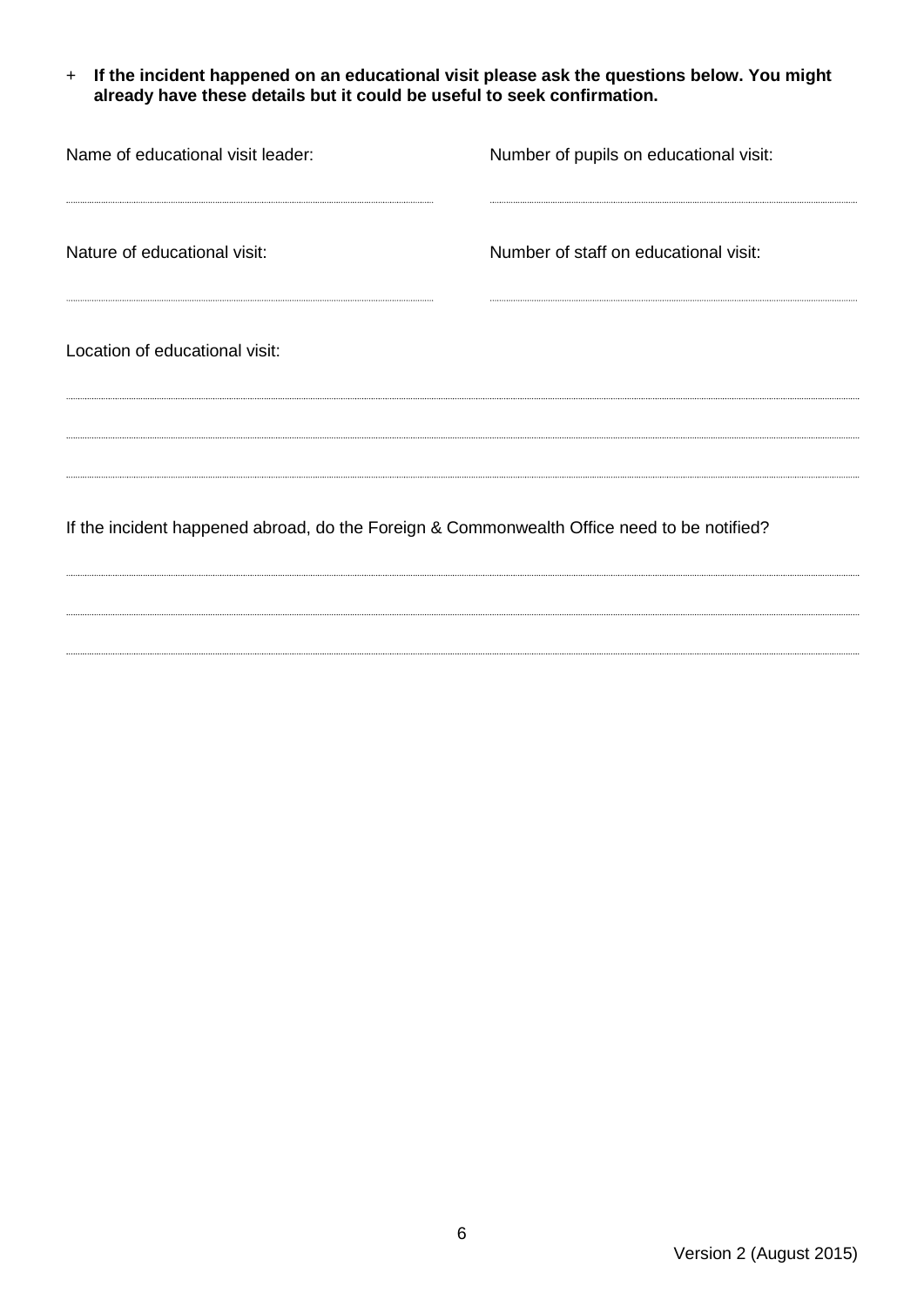#### <span id="page-6-0"></span>**1.2 - Bomb Threats**

+ **If you receive a telephone call from someone who claims to have information about a bomb, record as much information as possible.**

| Time of call:                | Telephone number you were contacted on:                                                      |
|------------------------------|----------------------------------------------------------------------------------------------|
| Exact wording of the threat: |                                                                                              |
| $+$                          | Stay calm. Being cautious, and without provoking the caller, try to ask the questions below. |
| Where is the bomb right now? | What will cause it to explode?                                                               |
| When will it explode?        | Did you place the bomb? If so, why?                                                          |
| What does it look like?      | What is your name?                                                                           |
| What kind of bomb is it?     | What is your telephone number?                                                               |
| What is your address?        |                                                                                              |

#### + **Try dialling 1471. You may get information on where the phone call was made from.**

Did dialling 1471 work? Time the call ended: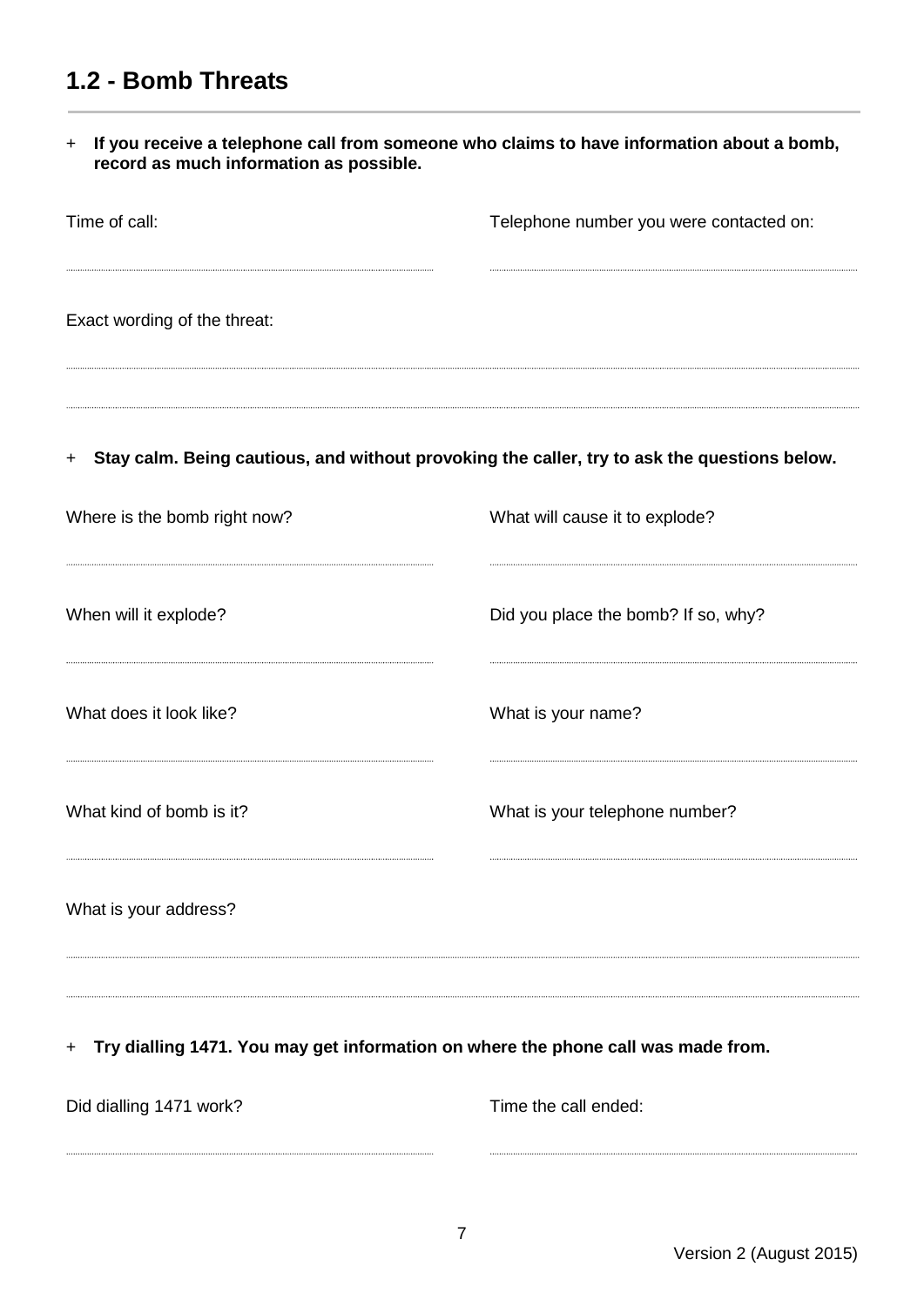- + **Contact the Police (999) and headteacher / nominee immediately.**
- + **Carry out further actions based on Police advice.**

| What gender was the caller?<br>Male<br>Female                    |  |               |                                |  |                |
|------------------------------------------------------------------|--|---------------|--------------------------------|--|----------------|
| Approximately how old was the caller?                            |  |               | Did the caller have an accent? |  |                |
| Did the caller sound familiar?<br>Did the caller use a codeword? |  |               |                                |  |                |
| What sort of voice did the caller have?                          |  |               |                                |  |                |
| Normal                                                           |  | Well spoken   |                                |  | Impediment     |
| Loud                                                             |  | Poorly spoken |                                |  | <b>Stutter</b> |
| Quiet                                                            |  | Deep          |                                |  | Lisp           |
| Whispered                                                        |  | High pitched  |                                |  | Slurred        |
| Clear                                                            |  | Hoarse        |                                |  | Other          |
| Disguised                                                        |  | <b>Nasal</b>  |                                |  |                |
| At what pace did the caller speak?                               |  |               |                                |  |                |
| Normal                                                           |  | Quick         |                                |  | Slow           |
| What manner did the caller have?                                 |  |               |                                |  |                |
| Normal                                                           |  | Upset         |                                |  | Irritated      |
| Calm                                                             |  | Angry         |                                |  | Muddled        |
| Excited                                                          |  | Rational      |                                |  | Other          |
| Laughing                                                         |  | Irrational    |                                |  |                |

Were there any distinguishable background noises?

Notes: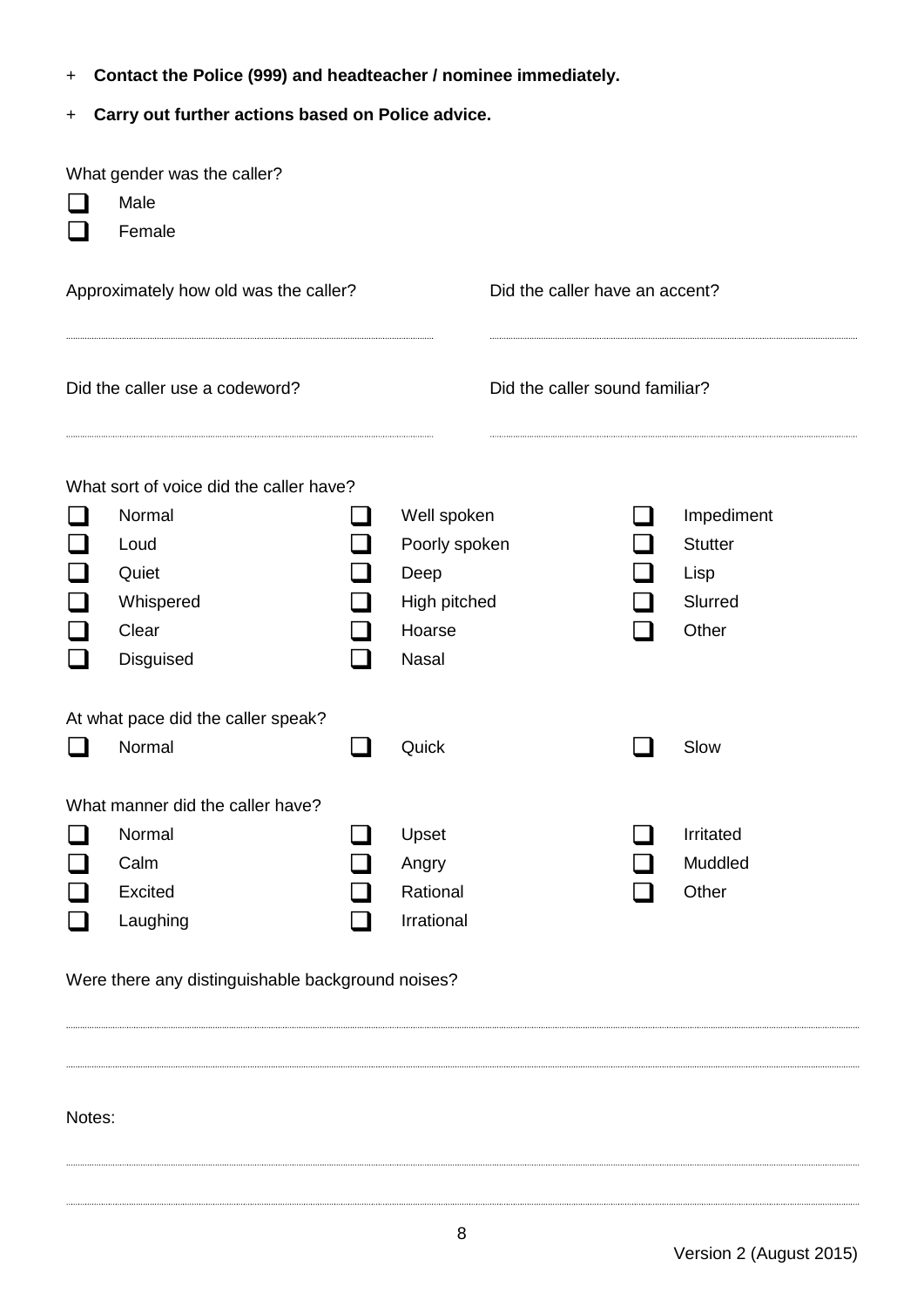### **1.3 Initial action**

Immediately inform the headteacher or nominated emergency contact. If neither is able to respond (they may be involved in the incident) the senior person present should follow the instructions below.

- + **Assess the situation and establish a basic overview of the incident.**
- + **Take immediate action to safeguard pupils, staff and visitors.**
- + **Attend to any casualties and administer first aid, if appropriate.**
- + **If appropriate, dial 999 for the emergency services and provide them with an overview of the situation. If in doubt, dial 999.**
- + **Fetch any equipment that may prove useful (e.g. first aid kit, grab bag).**
- + **Log all communications and actions.**
- + **Notify school staff. Consider assembling a School Emergency Management Team (SEMT) to assist with the response.**
- + **Refer to the list of emergency contact numbers for additional support if required.**
- + **Where possible, avoid closing the school and try to maintain normal routines.**

The emergency services notify each other of incidents but consider speaking directly to each organisation required. This will ensure that each service has the information they need to respond appropriately.

The contact details contained within this plan should only be used in an emergency. Do not give them to the media, pupils, parents / carers or members of the public.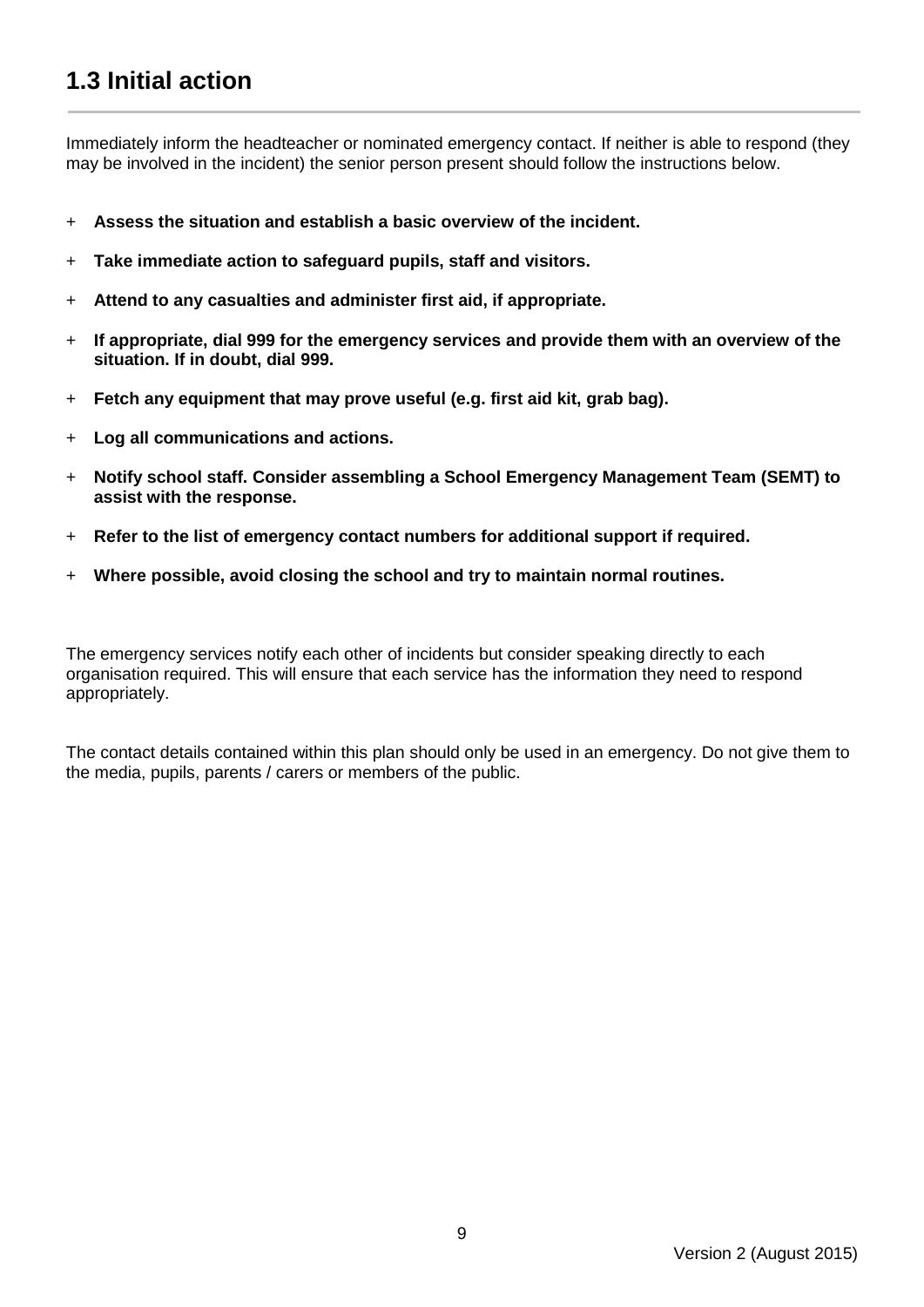#### **1.4 - Key Tasks and Actions Flowchart – Generic Incident**

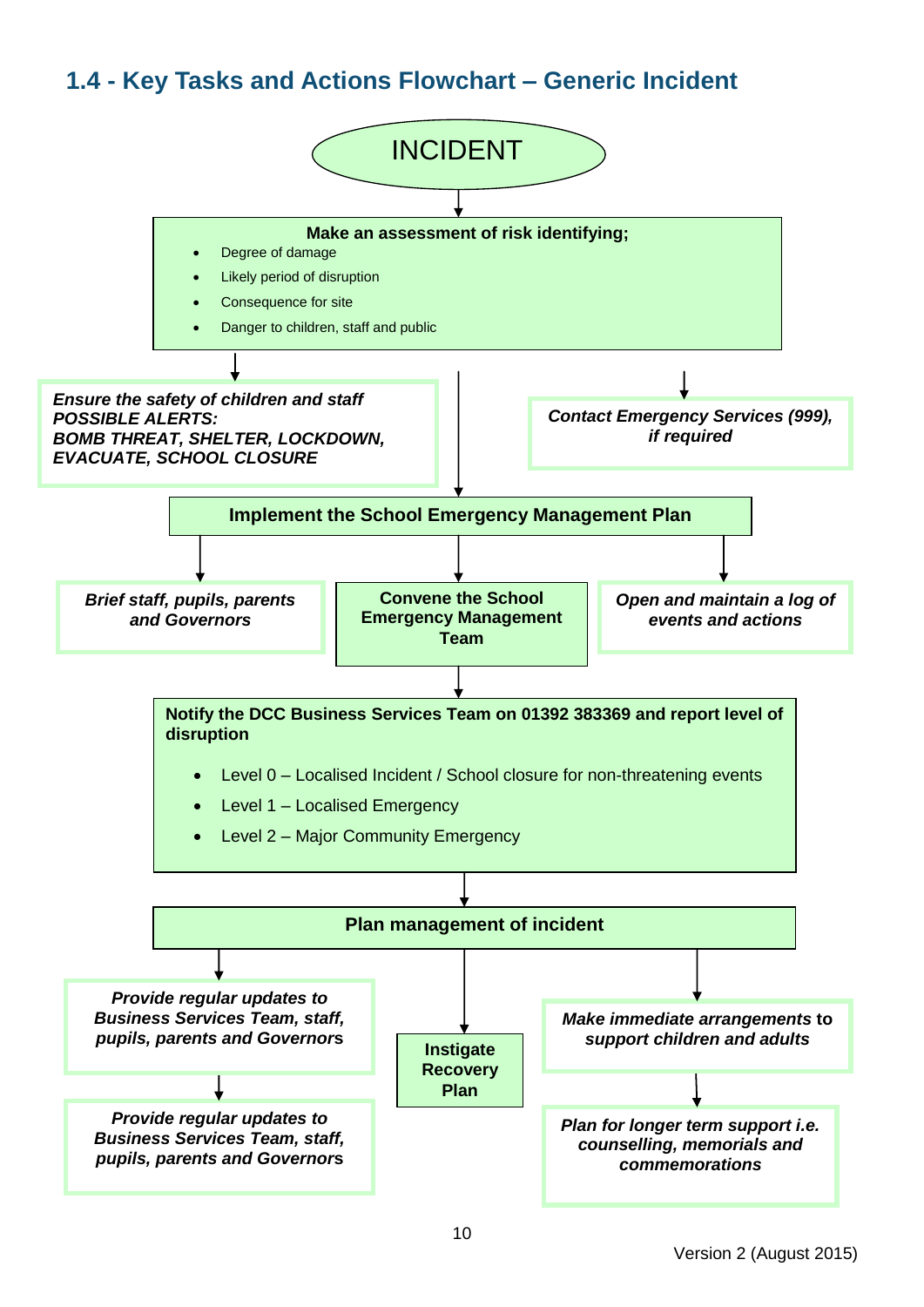#### **1.5 - Key Tasks and Actions Flowchart – Severe Weather**

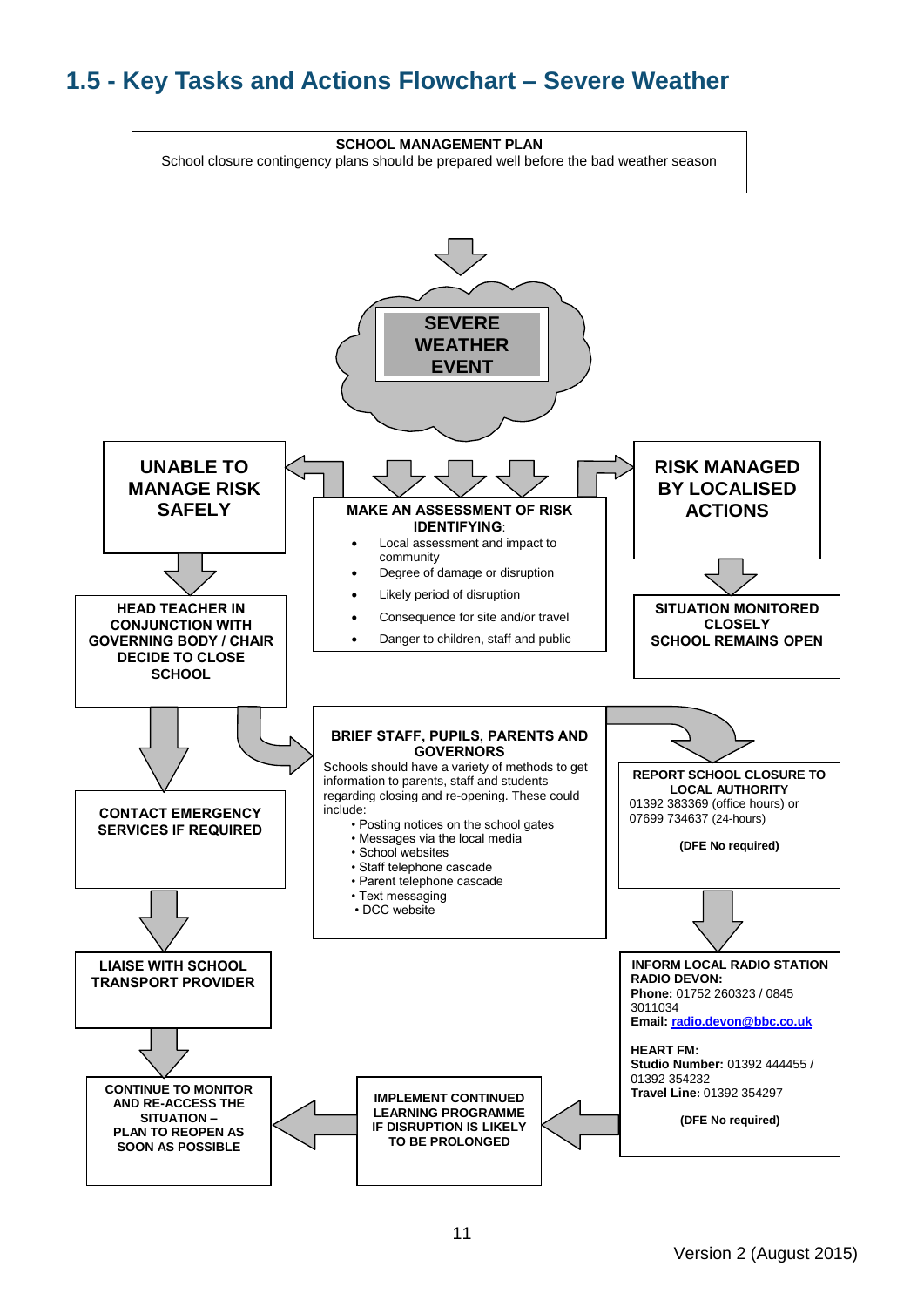## <span id="page-11-0"></span>**SECTION 2 - SHELTER**

Upon hearing the shelter signal, take the action below.

| Ref'           | Initial response - shelter                                                                                                                                                | Tick / sign / time |
|----------------|---------------------------------------------------------------------------------------------------------------------------------------------------------------------------|--------------------|
| S <sub>1</sub> | Ensure all pupils are inside the school building.                                                                                                                         |                    |
| S <sub>2</sub> | If appropriate, move pupils away from the incident (e.g. to the other side<br>of the building).                                                                           |                    |
| S <sub>3</sub> | Dial 999, if appropriate. Dial once for each emergency service that you<br>require.                                                                                       |                    |
| S <sub>4</sub> | If sheltering from an environmental hazard (e.g. a smoke plume) ensure<br>all doors and windows are closed and ventilation / air circulation systems<br>are switched off. |                    |
| S <sub>5</sub> | Check for missing / injured pupils, staff and visitors.                                                                                                                   |                    |
| S <sub>6</sub> | Reassure pupils and keep them engaged in an activity or game.                                                                                                             |                    |
| S7             | Notify parents / carers of the situation.                                                                                                                                 |                    |
| S <sub>8</sub> | Remain inside until an all-clear has been given, or unless told to<br>evacuate by the emergency services.                                                                 |                    |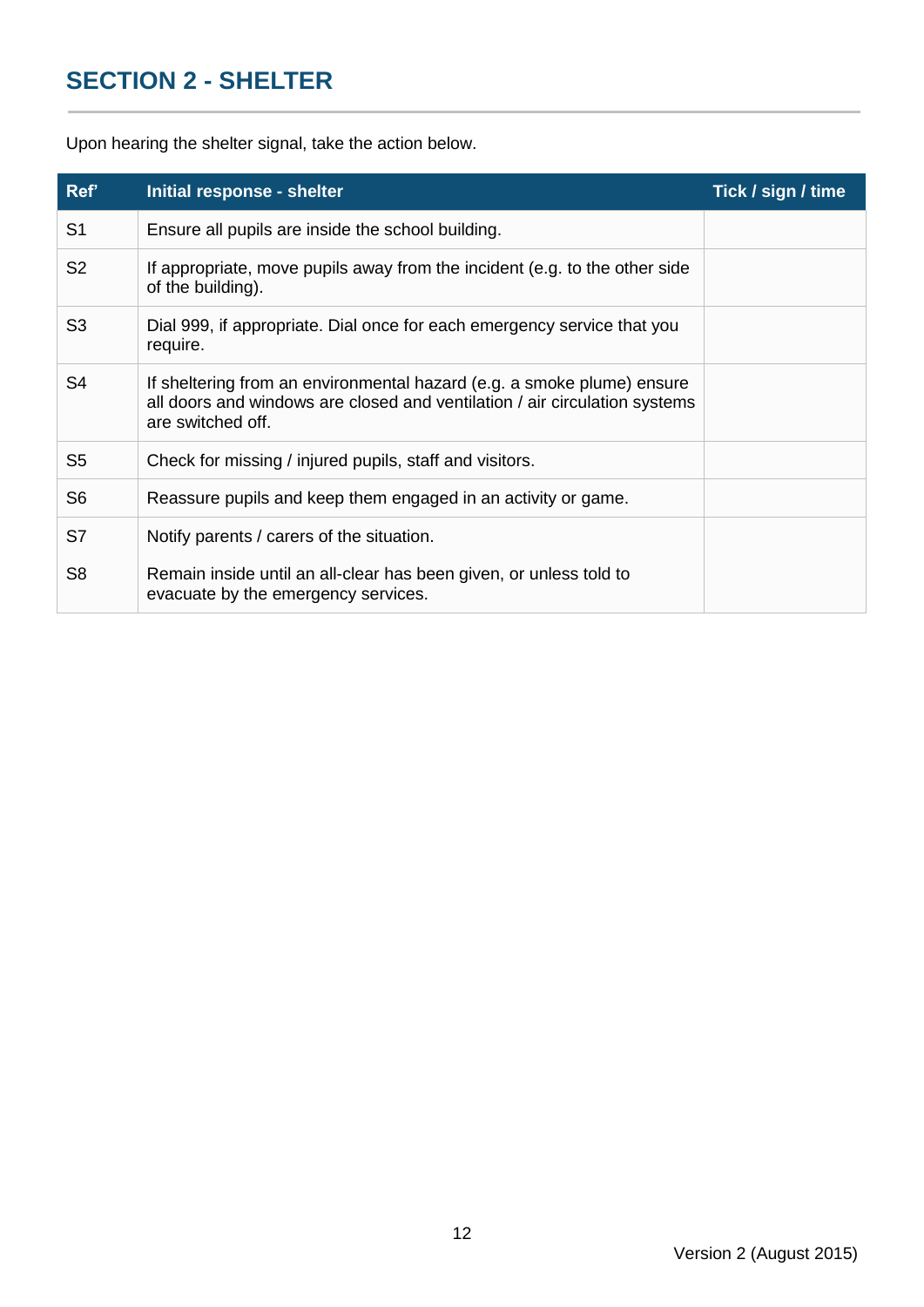## <span id="page-12-0"></span>**SECTION 3 - LOCKDOWN**

Upon hearing the lockdown signal, take the action below. If someone is taken hostage on the premises, the school should seek to evacuate the rest of the site.

| Ref'           | Initial response - lockdown                                                                                                                                                                                                                                                                                                                                     | Tick / sign / time |
|----------------|-----------------------------------------------------------------------------------------------------------------------------------------------------------------------------------------------------------------------------------------------------------------------------------------------------------------------------------------------------------------|--------------------|
| L1             | Ensure all pupils are inside the school building. Alternatively, ask pupils<br>to hide or disperse if this will improve their safety.                                                                                                                                                                                                                           |                    |
| L2             | Lock / secure entrance points (e.g. doors, windows) to prevent the<br>intruder entering the building.                                                                                                                                                                                                                                                           |                    |
| L <sub>3</sub> | Dial 999. Dial once for each emergency service that you require.                                                                                                                                                                                                                                                                                                |                    |
| L4             | Ensure people take action to increase protection from attack:<br>Block access points (e.g. move furniture to obstruct doorways)<br>п<br>Sit on the floor, under tables or against a wall<br>$\blacksquare$<br>Keep out of sight<br>п<br>Draw curtains / blinds<br>$\blacksquare$<br>Turn off lights<br>п<br>Stay away from windows and doors.<br>$\blacksquare$ |                    |
| L <sub>5</sub> | Ensure that pupils, staff and visitors are aware of an exit point in case<br>the intruder does manage to gain access.                                                                                                                                                                                                                                           |                    |
| L <sub>6</sub> | If possible, check for missing / injured pupils, staff and visitors.                                                                                                                                                                                                                                                                                            |                    |
| L7             | Remain inside until an all-clear has been given, or unless told to<br>evacuate by the emergency services.                                                                                                                                                                                                                                                       |                    |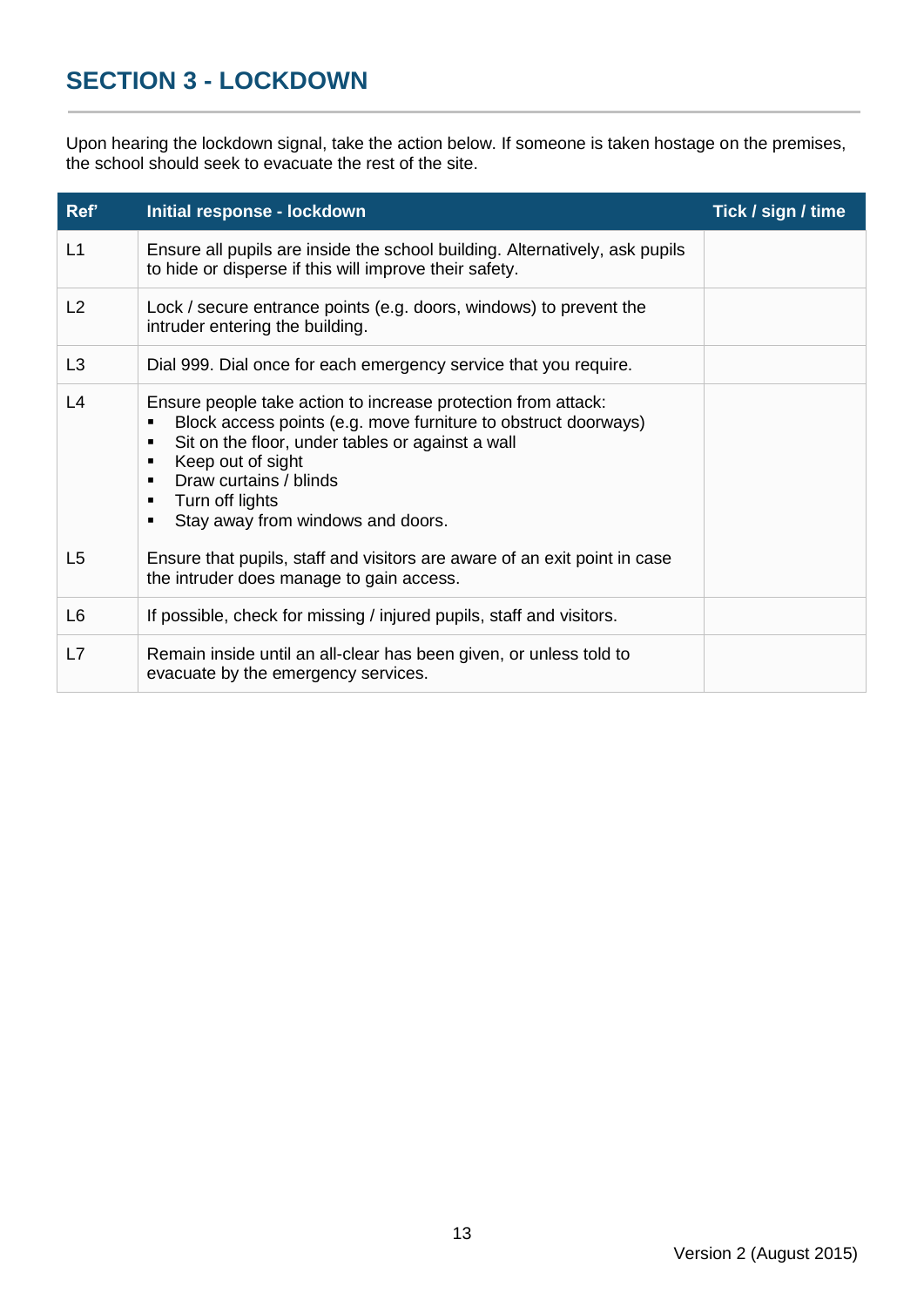#### <span id="page-13-0"></span>**SECTION 4 - SCHOOL CLOSURE**

| Ref'            | <b>Generic actions - initial response</b>                                                                                                                                                                                                                                                                                                                  | Tick / sign / time |
|-----------------|------------------------------------------------------------------------------------------------------------------------------------------------------------------------------------------------------------------------------------------------------------------------------------------------------------------------------------------------------------|--------------------|
| SC <sub>1</sub> | Assess the need for closure. Consider whether any mitigation measures<br>are possible, such as:<br>Partially opening the school to some pupils<br>$\blacksquare$<br>Asking a buddy school for assistance<br>$\blacksquare$<br>Purchasing infection control supplies (in the event of a public health<br>$\blacksquare$<br>incident).                       |                    |
| SC <sub>2</sub> | If necessary, assemble an SEMT.                                                                                                                                                                                                                                                                                                                            |                    |
| SC <sub>3</sub> | Seek support from other organisations (e.g. the local authority) as<br>appropriate.                                                                                                                                                                                                                                                                        |                    |
| SC <sub>4</sub> | Ensure that everyone who needs to be aware of the closure is notified. It<br>may be appropriate to inform:<br><b>Pupils</b><br>٠<br>Parents / carers<br>$\blacksquare$<br><b>Staff</b><br>$\blacksquare$<br>Governors<br>$\blacksquare$<br>Local radio stations<br>$\blacksquare$<br>The Local Authority and/or School Closures Website.<br>$\blacksquare$ |                    |
| SC <sub>5</sub> | If the closure takes place during the school day, arrange transport for<br>pupils as necessary.                                                                                                                                                                                                                                                            |                    |
| SC <sub>6</sub> | If the closure takes place outside school hours, at least one member of<br>staff should be present at the school entrance at the beginning of the<br>school day, to ensure that any pupils who do arrive are informed of the<br>closure, and to check pupils are able to return home safely.                                                               |                    |
| SC <sub>7</sub> | Make alternative arrangements for exams if necessary.                                                                                                                                                                                                                                                                                                      |                    |

If the school is likely to be closed for a significant period of time, consider the actions below.

| Ref'            | <b>Generic actions - ongoing response</b>                                                                                                                    | Tick / sign / time |
|-----------------|--------------------------------------------------------------------------------------------------------------------------------------------------------------|--------------------|
| SC <sub>8</sub> | Ensure pupils, parents / carers, governors and the media are regularly<br>informed of developments.                                                          |                    |
| SC <sub>9</sub> | Consider how pupils with Special Educational Needs (SEN) or medical<br>needs may be affected if the school remains closed for an extended<br>period of time. |                    |
| <b>SC10</b>     | Ensure the security of the school premises.                                                                                                                  |                    |
| <b>SC11</b>     | Put in place arrangements for remote learning.                                                                                                               |                    |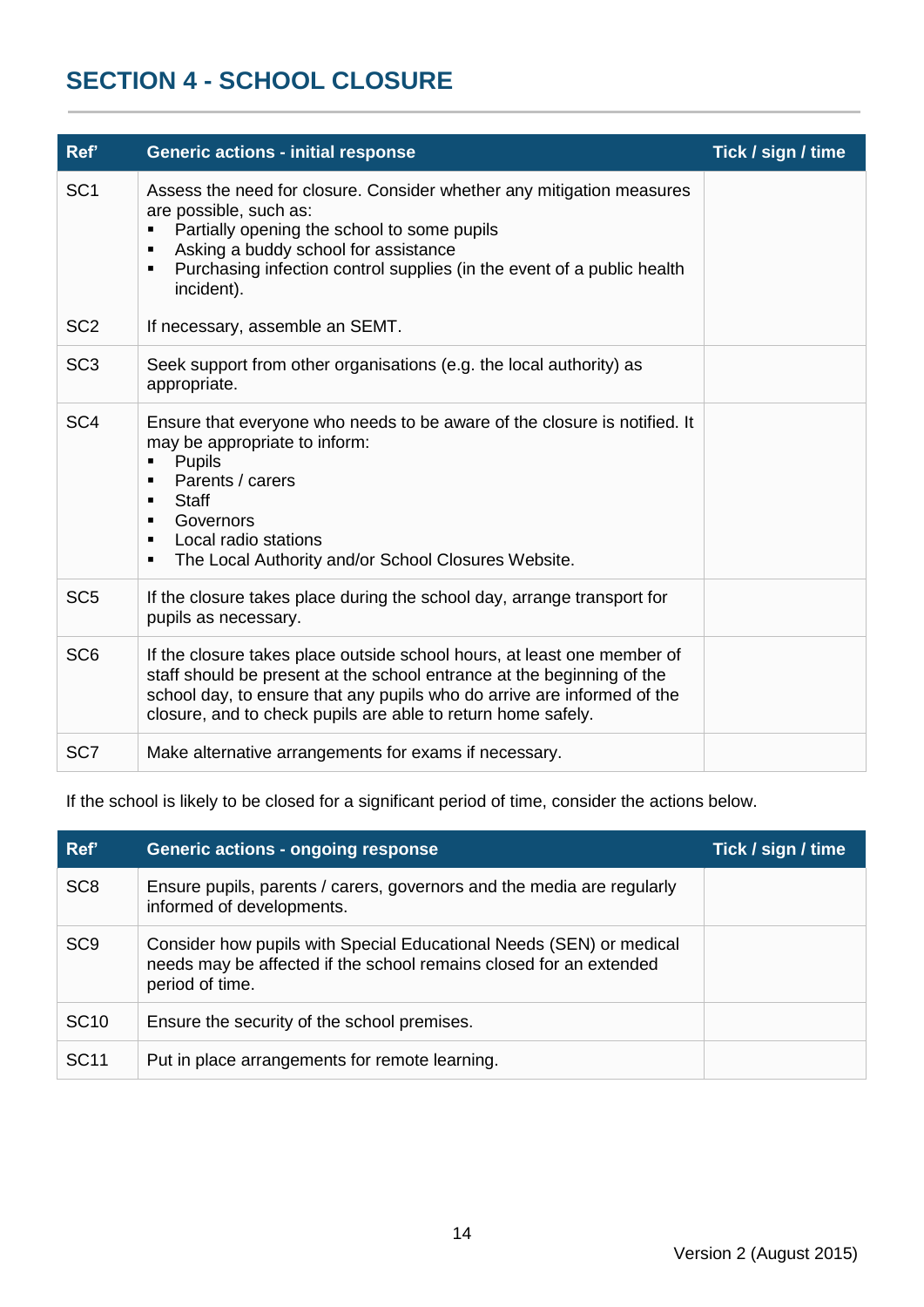## **SECTION 5 - SUSPICIOUS PACKAGES**

Postal bombs or biological / chemical packages might display any of the following signs:

- **Excessive wrapping**<br>**Excesse marks or oily**
- Grease marks or oily stains on the envelope / wrapping
- An unusual odour including (but not restricted to) ammonia, almonds or marzipan
- Discolouration, crystals or powder-like residue on the envelope / wrapping
- Visible wiring / tin foil
- Heavy weight for the size of the package
- **Uneven weight distribution**
- Too many stamps for the weight of the package
- Poor hand writing, spelling or typing
- Delivery by hand from an unknown source
- Wrongly addressed or come from an unexpected / unusual source
- No return address or a postmark that does not match the return address.

The likelihood of a school receiving a postal bomb or biological / chemical package is low. However, if you do receive a suspicious package carry out the actions below.

| Ref'            | Initial response - upon receiving a suspicious package                                                                                                                                                                                                                             | Tick / sign / time |
|-----------------|------------------------------------------------------------------------------------------------------------------------------------------------------------------------------------------------------------------------------------------------------------------------------------|--------------------|
| SP <sub>1</sub> | Remain calm.                                                                                                                                                                                                                                                                       |                    |
| SP <sub>2</sub> | Put the letter / package down gently and walk away from it:<br>Do not touch the package further<br>П<br>Do not move it to another location<br>$\blacksquare$<br>Do not put the package into anything (including water)<br>п<br>Do not put anything on top of it.<br>$\blacksquare$ |                    |
| SP <sub>3</sub> | Note its exact location.                                                                                                                                                                                                                                                           |                    |
| SP <sub>4</sub> | Evacuate the building, keeping people away from the room as far as<br>possible. Ensure that any assembly points are located away from the<br>danger of flying glass.                                                                                                               |                    |
| SP <sub>5</sub> | Notify the Police (999) and the headteacher / nominated emergency<br>contact immediately.                                                                                                                                                                                          |                    |
| SP <sub>6</sub> | Do not use mobile phones, two-way radios or sound the alarm using the<br>break glass call points.                                                                                                                                                                                  |                    |

If anyone is exposed to a potentially hazardous substance carry out the actions below.

| Ref'            | Initial response - if exposed to a potentially hazardous substance                                                                                                                                       | Tick / sign / time |
|-----------------|----------------------------------------------------------------------------------------------------------------------------------------------------------------------------------------------------------|--------------------|
| SP <sub>7</sub> | Keep all persons exposed to the material separate from others, and<br>available for medical examination. Ask them to remain calm and avoid<br>touching their eyes, nose or any other part of their body. |                    |
| SP <sub>8</sub> | Ensure that ventilation / air circulation systems in the building have been<br>turned off and that all doors (including internal fire doors) and windows<br>have been closed.                            |                    |
| SP <sub>9</sub> | Anyone experiencing symptoms of chemical exposure (e.g. streaming<br>eyes, coughs and irritated skin) should seek medical attention urgently.                                                            |                    |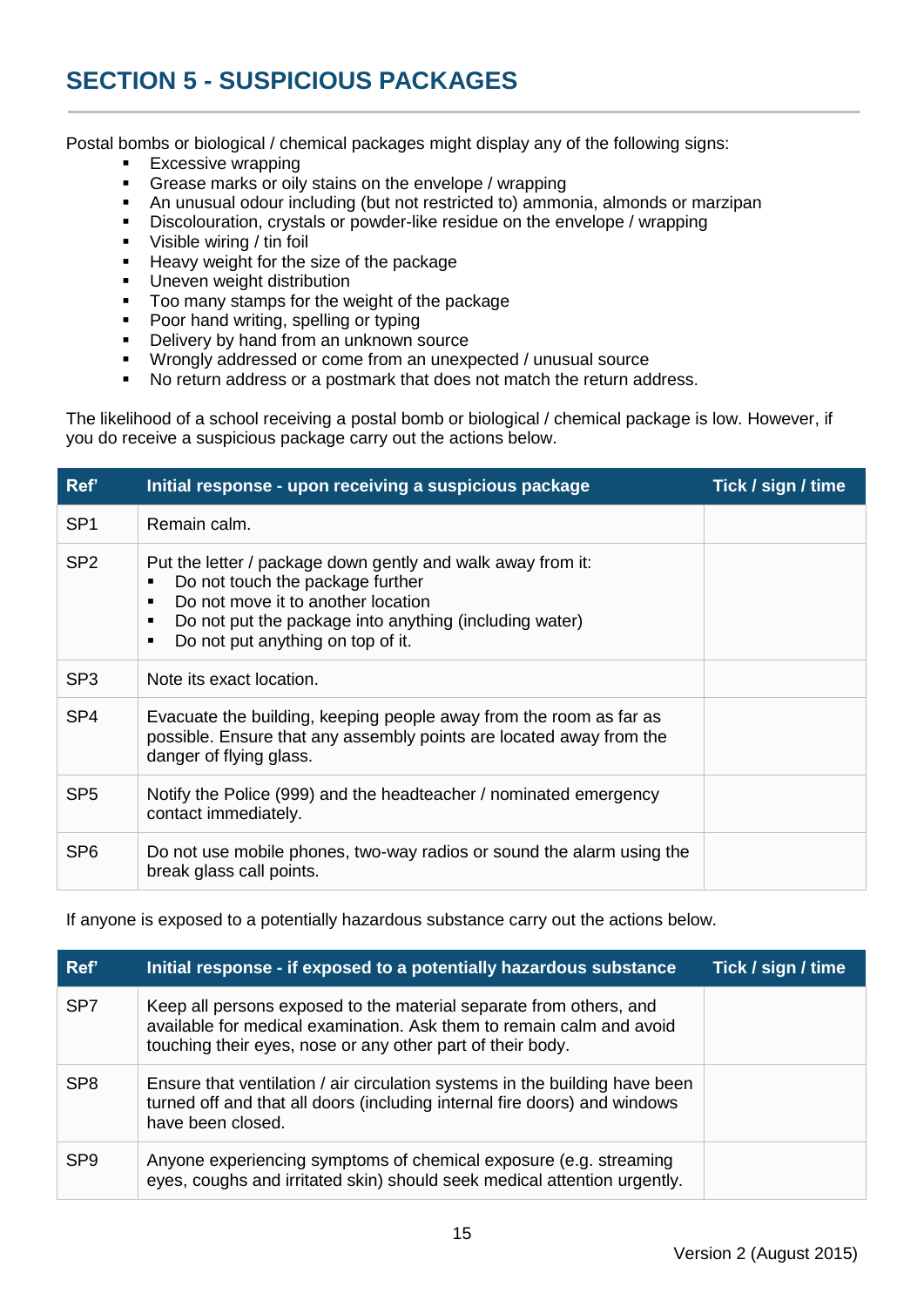#### <span id="page-15-0"></span>**SECTION 6 - ROLES AND RESPONSIBILITIES 6.1 Roles and responsibilities - co-ordination**

| Ref'           | <b>Co-ordination - initial response</b>                                                                                                                                                                                                                                                                                                                                                                  | Tick / sign / time |
|----------------|----------------------------------------------------------------------------------------------------------------------------------------------------------------------------------------------------------------------------------------------------------------------------------------------------------------------------------------------------------------------------------------------------------|--------------------|
| C <sub>1</sub> | Establish a basic overview of the incident and commence personal log<br>of all factual information received, actions taken and the time of those<br>events, using a 24hr clock.                                                                                                                                                                                                                          |                    |
| C <sub>2</sub> | If the incident has occurred on an educational visit:<br>Liaise with the educational visit leader on a regular basis<br>П<br>Consider sending extra staff to support the educational visit leader<br>٠<br>Discuss with the educational visit leader the arrangements for<br>$\blacksquare$<br>notifying parents / carers<br>Consider how parents / carers and pupils will be reunited.<br>$\blacksquare$ |                    |
| C <sub>3</sub> | Wherever possible, assign members of staff to relevant School<br>Emergency Management Team (SEMT) roles:<br><b>Business continuity</b><br>Communications<br>$\blacksquare$<br>Log-keeping<br>٠<br>Media management<br>٠<br><b>Resources</b><br>$\blacksquare$<br>Welfare.<br>$\blacksquare$                                                                                                              |                    |
| C <sub>4</sub> | Remember to:<br>Allocate tasks amongst the SEMT<br>$\blacksquare$<br>Ensure that staff are clear about their designated responsibilities<br>$\blacksquare$<br>Establish the location and frequency of SEMT / staff briefings<br>٠<br>Ask staff to maintain a log of actions made and decisions taken<br>٠<br>Assign a log-keeper to provide administrative / secretarial support.<br>٠                   |                    |
| C4.1           | Remember to inform staff to:<br>Not undertake media interviews until contact with County Council's<br>٠<br>Communications Team has been established<br>Not to identify the names of those involved (or not known if involved)<br>$\blacksquare$<br>in the incident to anyone, before those identities are formally agreed<br>and parents are informed.                                                   |                    |
| C <sub>5</sub> | Inform all other staff of the incident. Ensure staff are briefed (and given<br>tasks) on a regular basis.                                                                                                                                                                                                                                                                                                |                    |
| C <sub>6</sub> | Take action to protect property.                                                                                                                                                                                                                                                                                                                                                                         |                    |
| C7             | Work closely with other organisations (e.g. emergency services, local<br>authority) as required. Provide accurate and factual information to those<br>arriving on-scene.                                                                                                                                                                                                                                 |                    |
| C <sub>8</sub> | Ascertain the whereabouts of all pupils, staff and visitors (using<br>timetables, registers and visitor books may help). Ensure the emergency<br>services are aware of anyone who is unaccounted for.                                                                                                                                                                                                    |                    |
| C <sub>9</sub> | Inform governors as appropriate.                                                                                                                                                                                                                                                                                                                                                                         |                    |
| C10            | Decide the most appropriate method of contacting relatives of pupils /<br>staff affected by the incident. If the matter is very serious (such as a<br>fatality) liaise with the Police about informing next of kin.                                                                                                                                                                                      |                    |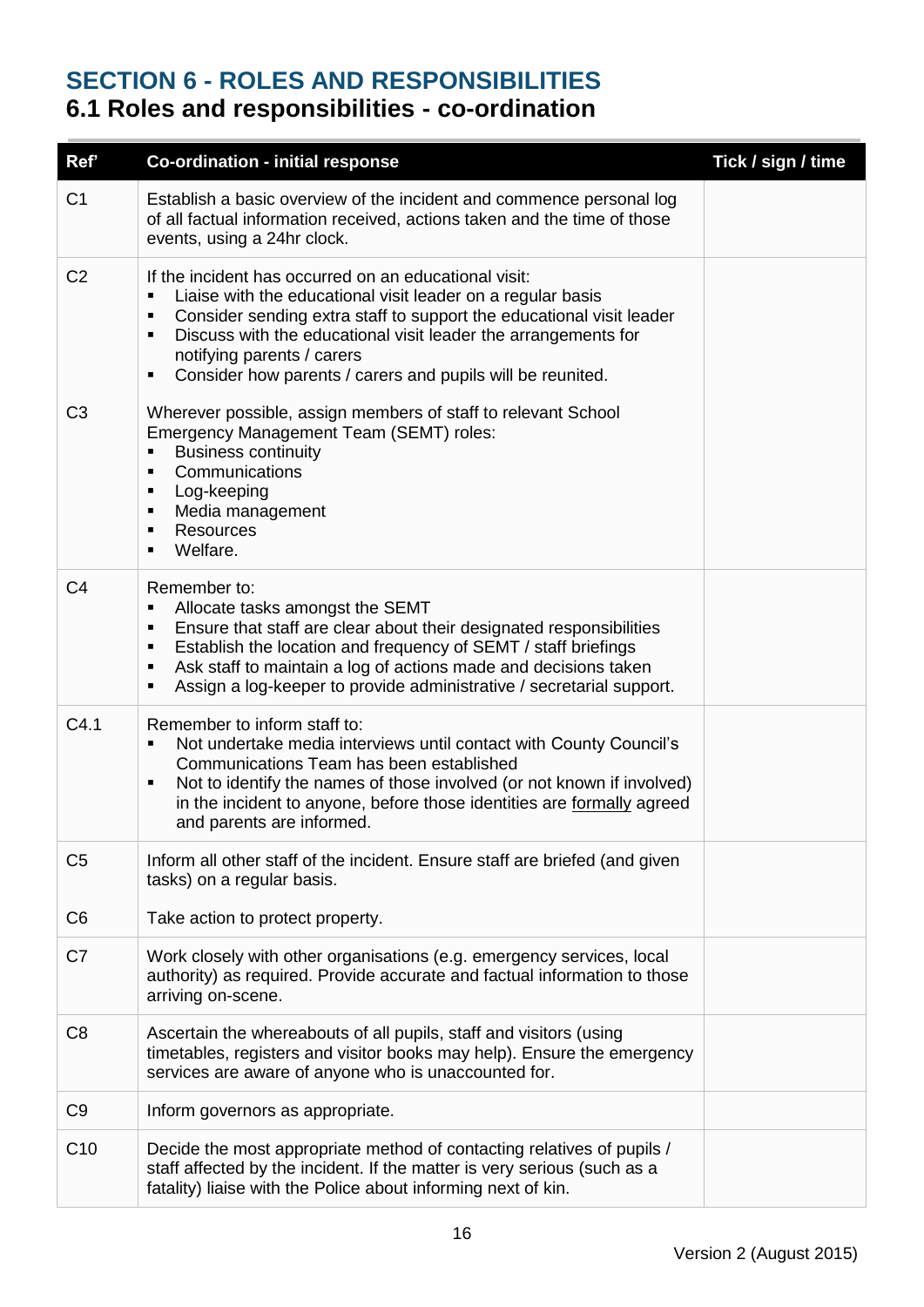| Ref'            | <b>Co-ordination - ongoing response</b>                                                                                                                                                                   | Tick / sign / time |
|-----------------|-----------------------------------------------------------------------------------------------------------------------------------------------------------------------------------------------------------|--------------------|
| C <sub>11</sub> | Act as the main contact for co-ordination of the response. Continue to<br>liaise with the emergency services and other organisations.                                                                     |                    |
| C <sub>12</sub> | Continue to allocate tasks amongst the SEMT. Work closely with the<br>SEMT to co-ordinate their actions and help to resolve any complications<br>or difficulties that arise.                              |                    |
| C <sub>13</sub> | If the response is likely to last for a significant amount of time, consider<br>staff rotation / shift patterns.                                                                                          |                    |
| C <sub>14</sub> | Ensure that regular briefings are given to:<br><b>Staff</b><br>$\blacksquare$<br>Pupils<br>$\blacksquare$<br>Parents / carers<br>п<br>Governors<br>$\blacksquare$<br>Extended services.<br>$\blacksquare$ |                    |
| C <sub>15</sub> | Work closely with the 'media management' role to provide regular<br>briefings to the media. Seek support from other organisations if<br>necessary.                                                        |                    |
| C <sub>16</sub> | Check that everyone who should have been notified of the incident has<br>been informed.                                                                                                                   |                    |
| C <sub>17</sub> | In the event of a serious injury or fatality, report the incident to the<br>Health and Safety Executive (HSE) as soon as possible.                                                                        |                    |
| C <sub>18</sub> | Seek advice on legal and insurance issues, if appropriate.                                                                                                                                                |                    |
| C <sub>19</sub> | If the incident is a crime scene (or subject to a fire investigation) seek<br>advice from the Police and / or Fire & Rescue Service.                                                                      |                    |

| Ref'            | <b>Co-ordination - recovery</b>                                                                                                                                                  | Tick / sign / time |
|-----------------|----------------------------------------------------------------------------------------------------------------------------------------------------------------------------------|--------------------|
| C <sub>20</sub> | Act as the main contact for the recovery process. Continue to allocate<br>tasks amongst the SEMT and other staff.                                                                |                    |
| C <sub>21</sub> | Ensure that post incident support is available to all who may require it<br>(please refer to Section 7 for more information).                                                    |                    |
| C <sub>22</sub> | Work closely with the 'resources' role in organising remedial work to<br>property and liaise with insurance companies, salvage specialists and<br>loss adjusters as appropriate. |                    |
| C <sub>23</sub> | Complete any necessary forms / paperwork.                                                                                                                                        |                    |
| C <sub>24</sub> | Arrange a debrief for school staff involved in the response.                                                                                                                     |                    |
| C <sub>25</sub> | Represent the school at other debriefs which may take place (e.g. one<br>organised by the local authority or Local Resilience Forum).                                            |                    |
| C <sub>26</sub> | Initiate a review of the school emergency plan.                                                                                                                                  |                    |
| C <sub>27</sub> | Consider contacting the headteachers of nearby schools to inform them<br>of any important issues relating to the incident.                                                       |                    |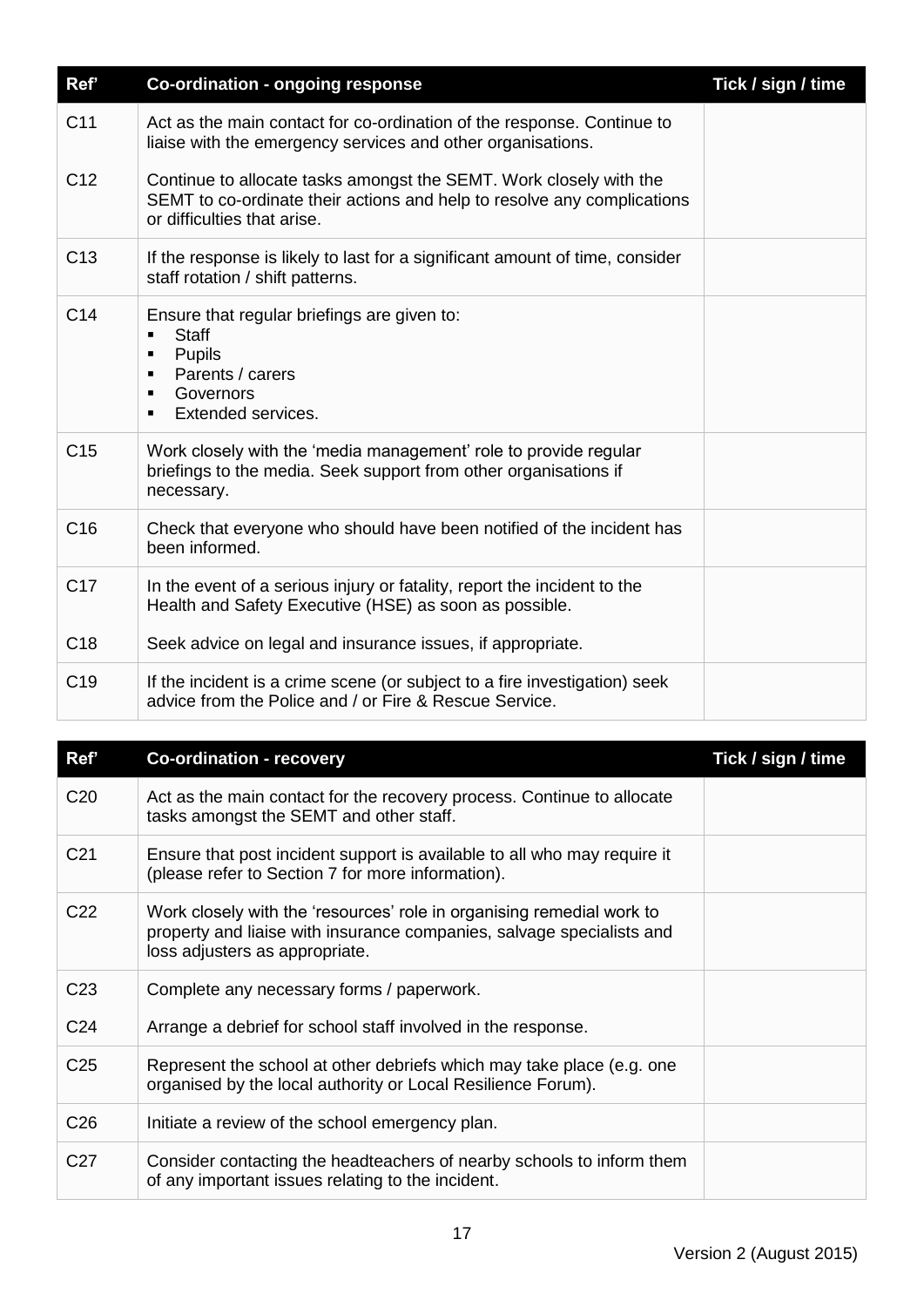# **6.2 Roles and responsibilities - business continuity**

| Ref'            | <b>Business continuity - initial response</b>                                                                                                                                                                                                                                                                                           | Tick / sign / time |
|-----------------|-----------------------------------------------------------------------------------------------------------------------------------------------------------------------------------------------------------------------------------------------------------------------------------------------------------------------------------------|--------------------|
| BC <sub>1</sub> | Assess the nature of the incident, e.g.:<br>Loss of personnel<br>$\blacksquare$<br>Loss of premises<br>$\blacksquare$<br>Loss of utility supply<br>$\blacksquare$<br>Loss of supplier<br>$\blacksquare$<br>Loss of telecommunications<br>$\blacksquare$<br>Severe weather<br>$\blacksquare$<br><b>Fuel Disruption</b><br>$\blacksquare$ |                    |
| BC <sub>2</sub> | Establish what effect the emergency will have on the operation of the<br>school. Try to ascertain how long the disruption will last.                                                                                                                                                                                                    |                    |
| BC <sub>3</sub> | Consider how the incident will affect any extended services that use the<br>school premises. Liaise with these services as necessary.                                                                                                                                                                                                   |                    |
| BC4             | Attempt to recover important documentation, records and equipment if<br>safe to do so (consult the emergency services for advice if necessary).                                                                                                                                                                                         |                    |
| BC <sub>5</sub> | If appropriate, contact organisations which can assist in document<br>restoration.                                                                                                                                                                                                                                                      |                    |

| Ref'            | <b>Business continuity - ongoing response</b>                                                                                                                                                       | Tick / sign / time |
|-----------------|-----------------------------------------------------------------------------------------------------------------------------------------------------------------------------------------------------|--------------------|
| BC <sub>6</sub> | Minimise any disruption to the provision of education. Put arrangements<br>in place to keep the school open and try to maintain normal school<br>routines (e.g. teaching, exams) wherever possible. |                    |
| BC7             | Seek support from other organisations (e.g. buddy schools, the local<br>authority, suppliers / contractors) as required.                                                                            |                    |
| BC <sub>8</sub> | Work with the 'communications' role to ensure staff, pupils and parents /<br>carers are informed of any changes to the school routine.                                                              |                    |
| BC <sub>9</sub> | In the event of a public health incident (e.g. pandemic influenza),<br>consider ordering infection control supplies and increasing the cleaning<br>regime.                                          |                    |

| Ref'        | <b>Business continuity - recovery</b>                                                                                                              | Tick / sign / time |
|-------------|----------------------------------------------------------------------------------------------------------------------------------------------------|--------------------|
| <b>BC10</b> | Work with school staff and other organisations to restore the usual<br>school routine as a matter of urgency.                                      |                    |
| <b>BC11</b> | Put in place arrangements for remote learning, if necessary.                                                                                       |                    |
| <b>BC12</b> | Make an inventory of any equipment which has been damaged. Arrange<br>for important items / documentation to be salvaged, restored or<br>replaced. |                    |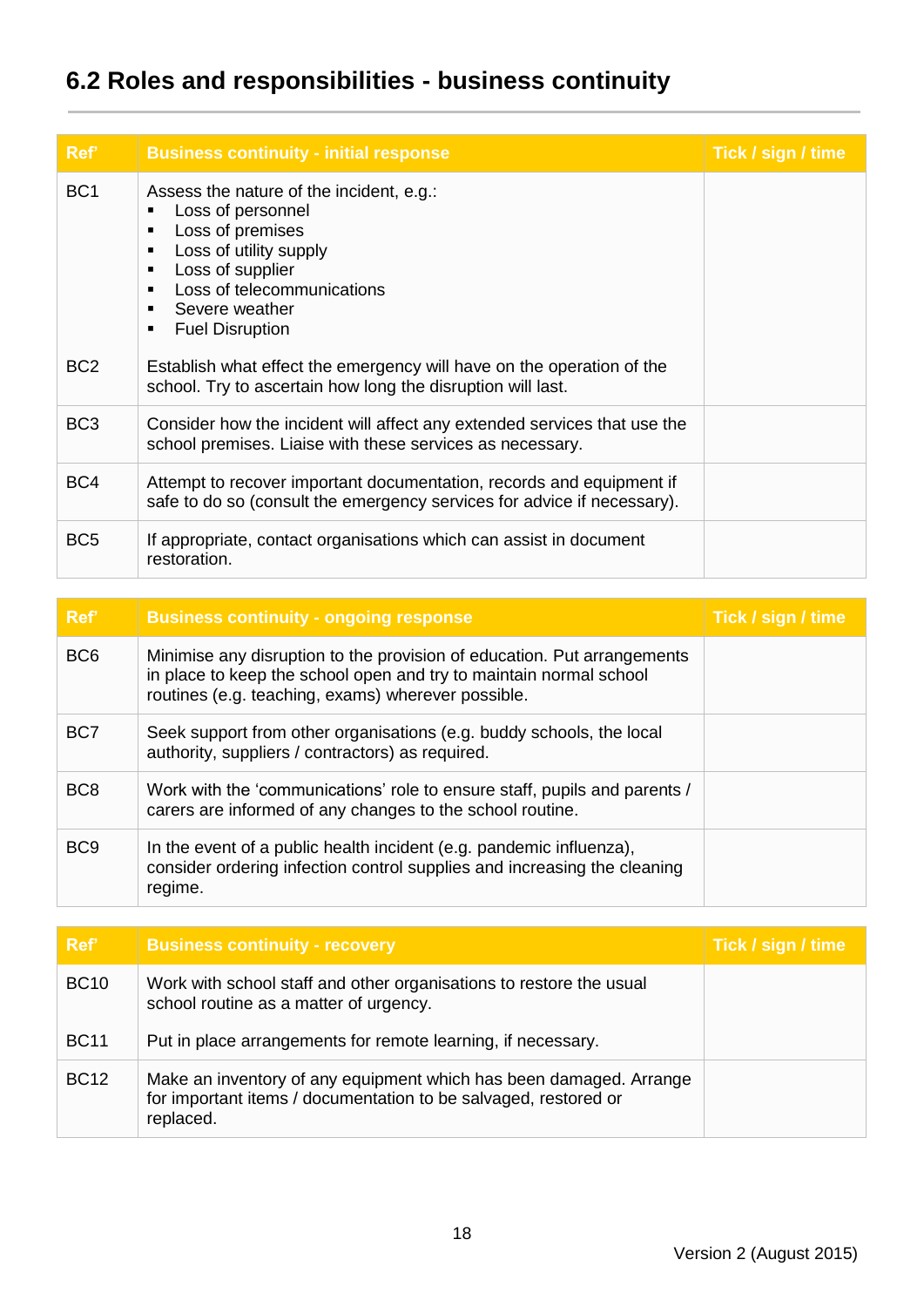# **6.3 Roles and responsibilities - communications**

| Ref'            | <b>Communications - initial response</b>                                                                          | Tick / sign / time |
|-----------------|-------------------------------------------------------------------------------------------------------------------|--------------------|
| CO <sub>1</sub> | Dedicate telephone lines for incoming and outgoing calls. Arrange extra<br>support at reception if necessary.     |                    |
| CO <sub>2</sub> | Record a new message on the school answer phone if appropriate.<br>Consider setting it to 'answer only' mode.     |                    |
| CO <sub>3</sub> | Support staff with any communication needs they may have.                                                         |                    |
| CO <sub>4</sub> | Inform those involved in the response of any communication difficulties<br>(e.g. poor mobile signal in the area). |                    |

| Ref'             | <b>Communications - ongoing response</b>                                                                                                                                                                                                                                                                                                        | Tick / sign / time |
|------------------|-------------------------------------------------------------------------------------------------------------------------------------------------------------------------------------------------------------------------------------------------------------------------------------------------------------------------------------------------|--------------------|
| CO <sub>5</sub>  | Ensure regular information is provided to:<br><b>Pupils</b><br>п<br>Parents / carers<br>$\blacksquare$<br>Governors<br>$\blacksquare$<br><b>Extended services</b><br>п<br><b>DCC</b><br>$\blacksquare$                                                                                                                                          |                    |
| CO <sub>6</sub>  | Consider the most effective arrangements for contacting pupils and<br>parents / carers. Ensure that records of calls made to parents / carers<br>are maintained.                                                                                                                                                                                |                    |
| CO <sub>7</sub>  | Liaise with the 'media management' role about contacting local radio<br>stations.                                                                                                                                                                                                                                                               |                    |
| CO <sub>8</sub>  | Update the school answer phone on a regular basis.                                                                                                                                                                                                                                                                                              |                    |
| CO <sub>9</sub>  | Liaise with the 'co-ordination' role in sending a letter home to parents /<br>carers. This could include information on:<br>What has happened<br>П<br>How their child was involved<br>$\blacksquare$<br>The actions taken to support those involved<br>$\blacksquare$<br>Who to contact if they have any concerns or queries.<br>$\blacksquare$ |                    |
| CO <sub>10</sub> | In the event of a major emergency, seek support from the local<br>authority; they may be able to establish a helpline for enquiries from the<br>public.                                                                                                                                                                                         |                    |

| Ref'             | <b>Communications - recovery</b>                                                                      | Tick / sign / time |
|------------------|-------------------------------------------------------------------------------------------------------|--------------------|
| CO11             | Provide regular briefings to pupils and parents / carers.                                             |                    |
| CO <sub>12</sub> | Assist the 'business continuity' role in providing remote / virtual learning.                         |                    |
| CO <sub>13</sub> | Check that any information in the public domain (e.g. website content) is<br>accurate and up-to-date. |                    |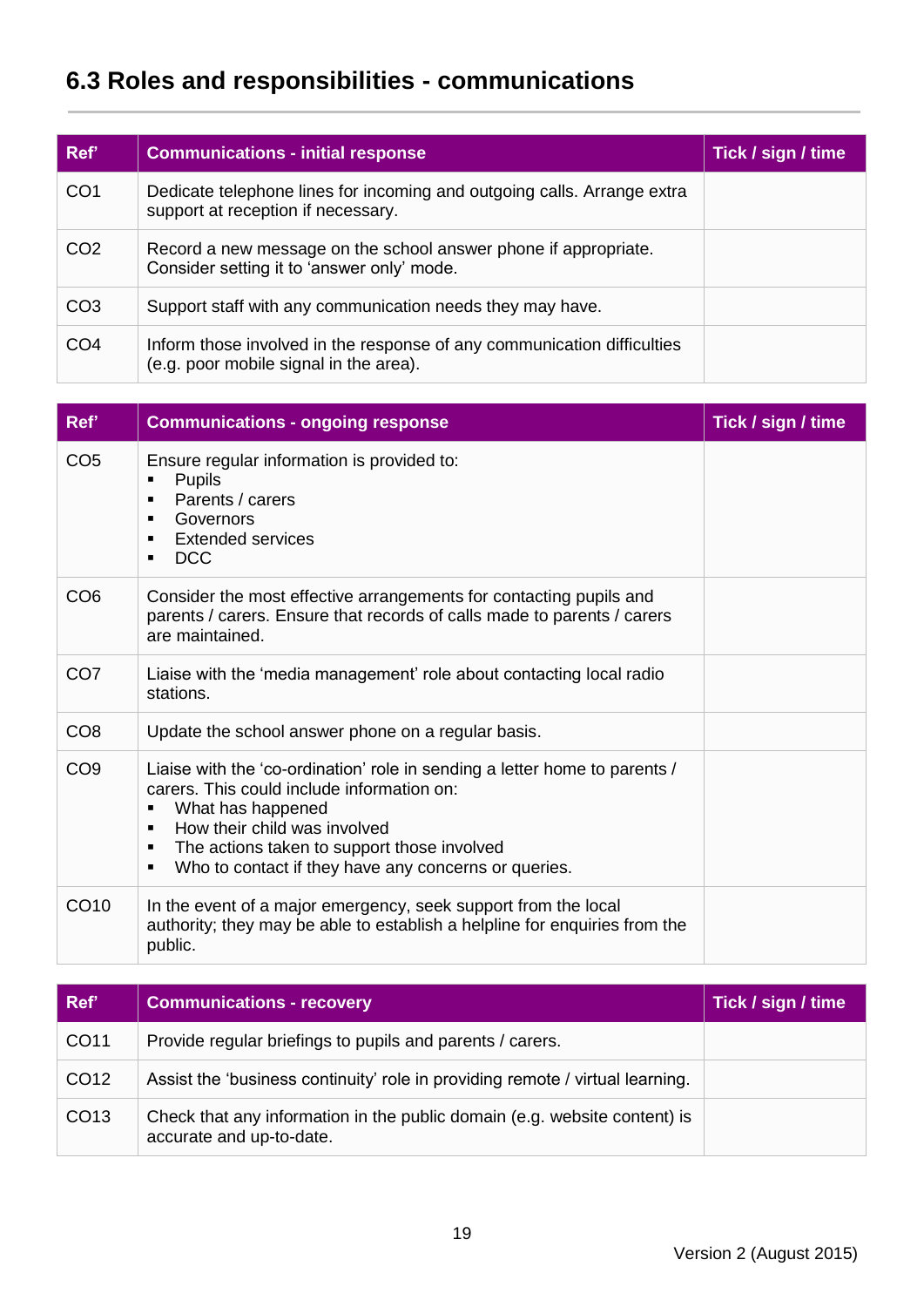# **6.4 Roles and responsibilities - log-keeping**

| Ref'            | <b>Log-keeping - initial response</b>                                                            | Tick / sign / time |
|-----------------|--------------------------------------------------------------------------------------------------|--------------------|
| LK <sub>1</sub> | Attend SEMT briefings. Keep a log of important information, actions<br>taken and decisions made. |                    |
| LK <sub>2</sub> | Ensure that each member of staff keeps an incident log.                                          |                    |

| Ref'            | Log-keeping - ongoing response                                                                | Tick / sign / time |
|-----------------|-----------------------------------------------------------------------------------------------|--------------------|
| LK <sub>3</sub> | Provide administrative / secretarial support to the SEMT.                                     |                    |
| LK4             | Keep accurate records of anyone admitted to hospital or treated by the<br>emergency services. |                    |
| LK <sub>5</sub> | Record details of any expenditure incurred by the school.                                     |                    |

| Ref'            | Log-keeping - recovery                                                                                                                                                            | Tick / sign / time |
|-----------------|-----------------------------------------------------------------------------------------------------------------------------------------------------------------------------------|--------------------|
| LK <sub>6</sub> | Collate all incident logs, making copies if necessary.                                                                                                                            |                    |
| LK7             | Ensure records related to the incident are archived securely but make<br>these available to authorised staff for future reference (e.g. in the event<br>of a debrief or enquiry). |                    |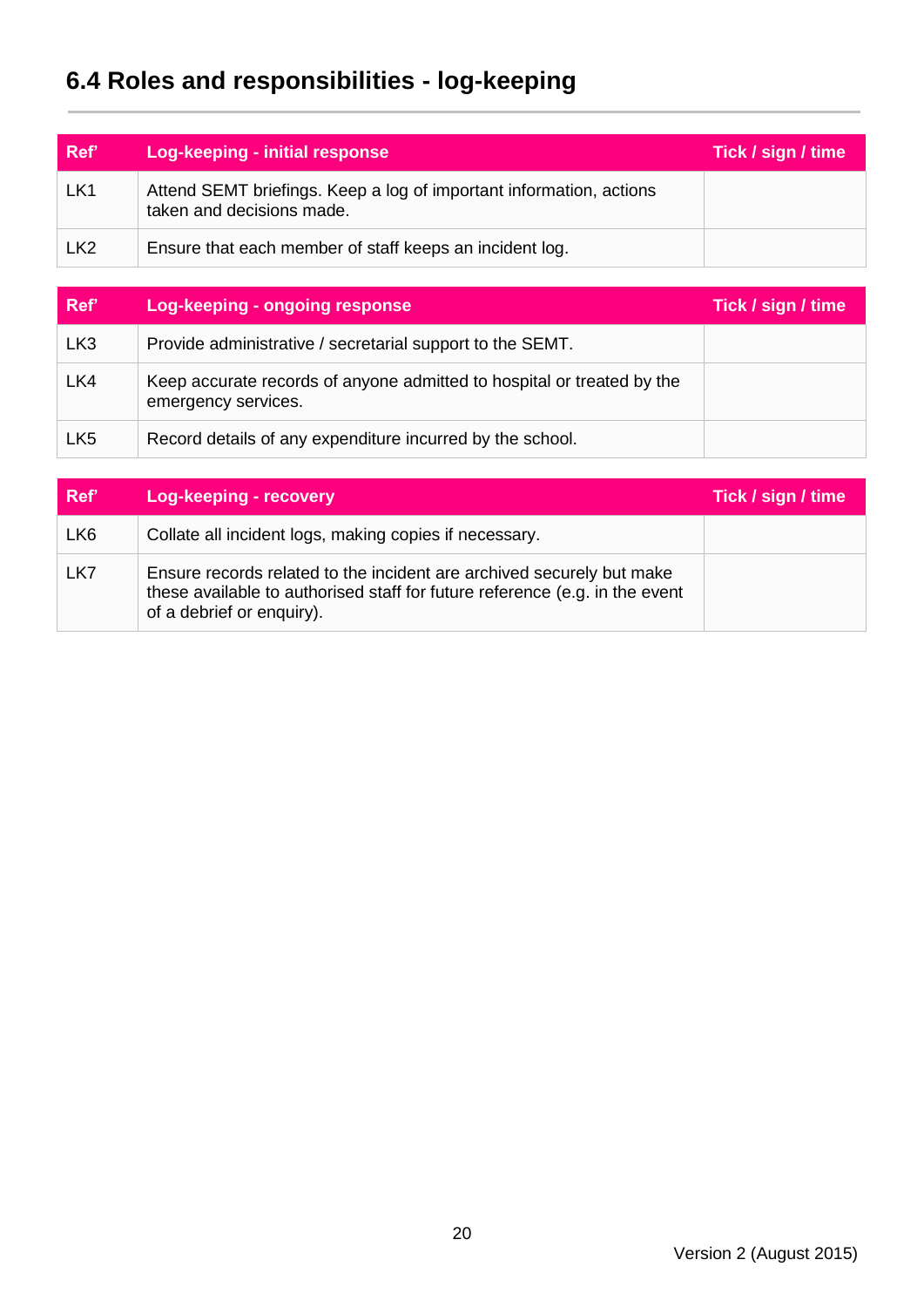# **6.5 Roles and responsibilities - media management**

| Ref'           | <b>Media management - initial response</b>                                                                                                                                                                                                                                             | Tick / sign / time |
|----------------|----------------------------------------------------------------------------------------------------------------------------------------------------------------------------------------------------------------------------------------------------------------------------------------|--------------------|
| M <sub>1</sub> | Seek support from other organisations (e.g. emergency services, local<br>authority) in responding to media requests.                                                                                                                                                                   |                    |
| M <sub>2</sub> | Ensure media access to the site, staff and pupils is controlled. Do not let<br>the media onto the school site or give them access to pupils unless<br>there is a specific reason for doing so and permission / consents are in<br>place. Ask for support from the Police if necessary. |                    |
| M <sub>3</sub> | Designate a specific area for the media away from the main entrance to<br>the school, so they do not prevent or intimidate people entering and<br>leaving the site.                                                                                                                    |                    |
| M4             | Develop a brief media statement (designed to provide reassurance) on<br>behalf of the school. Information given must be limited until the facts are<br>clear and all parents / carers have been notified.                                                                              |                    |
| M <sub>5</sub> | Arrange for an appropriate member of staff to act as a spokesperson<br>(preferably this person will have received media training). If a suitable<br>spokesperson is unavailable the Police or local authority may be able to<br>undertake this role.                                   |                    |
| M6             | Be prepared to be interviewed by the media.                                                                                                                                                                                                                                            |                    |

| Ref'            | <b>Media management - ongoing response</b>                                                                                                                                                                                                        | Tick / sign / time |
|-----------------|---------------------------------------------------------------------------------------------------------------------------------------------------------------------------------------------------------------------------------------------------|--------------------|
| M7              | Devise an ongoing strategy for responding to media requests. Work<br>closely with the media to establish what information they require and<br>when their deadlines are.                                                                           |                    |
| M8              | Gather information from the SEMT, emergency services and other<br>organisations as appropriate.                                                                                                                                                   |                    |
| M <sub>9</sub>  | Provide regular statements to the media. Ensure each message<br>conveys an accurate, consistent and reassuring message. All press<br>releases should be checked and agreed by the emergency services<br>(and other organisations as appropriate). |                    |
| M <sub>10</sub> | Advise staff on where to direct media enquiries. Ask staff, pupils and<br>parents / carers to avoid speculation when talking to the media.                                                                                                        |                    |
| M11             | Try to prevent the spread of misinformation (especially through the use<br>of mobile phones).                                                                                                                                                     |                    |

| ∣ Ref'          | <b>Media management - recovery</b>                                                                                         | Tick / sign / time |
|-----------------|----------------------------------------------------------------------------------------------------------------------------|--------------------|
| M12             | Keep the media informed of developments in the recovery process.<br>Present a positive and reassuring image to the public. |                    |
| M <sub>13</sub> | Be aware of media interest in memorials or anniversaries of the event.                                                     |                    |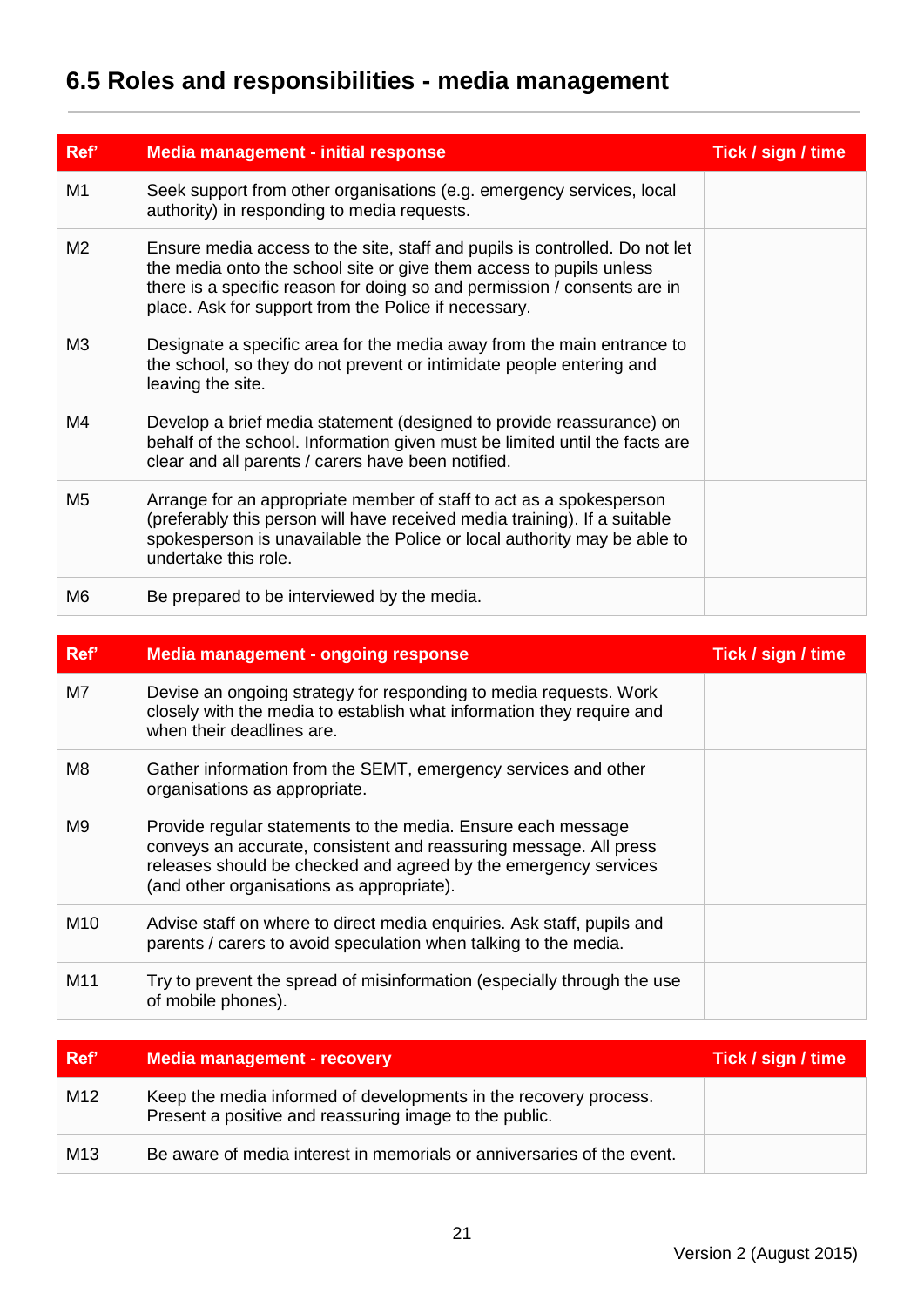## **6.6 Roles and responsibilities - resources**

| Ref'           | <b>Resources - initial response</b>                                                                                                                                                                                                                                                                                                                                                                                                      | Tick / sign / time |
|----------------|------------------------------------------------------------------------------------------------------------------------------------------------------------------------------------------------------------------------------------------------------------------------------------------------------------------------------------------------------------------------------------------------------------------------------------------|--------------------|
| R1             | Take action to protect property. Consider turning off utility supplies.                                                                                                                                                                                                                                                                                                                                                                  |                    |
| R <sub>2</sub> | Ensure the emergency services can access / egress the school without<br>hindrance. Consider sending a member of staff to the school entrance to<br>prevent people restricting access by parking in unsuitable places.                                                                                                                                                                                                                    |                    |
| R <sub>3</sub> | Advise the emergency services of any property related issues / hazards<br>(e.g. asbestos, chemical stores). Consider providing personnel with a<br>site map.                                                                                                                                                                                                                                                                             |                    |
| R4             | Work with other staff and the emergency services to control access to<br>the school:<br>Advise staff and governors that they might have to prove their<br>$\blacksquare$<br>identity before the emergency services will grant them access.<br>Provide authorised visitors with identification badges and ensure<br>$\blacksquare$<br>they sign-in and sign-out.<br>Ensure that media access to the site is controlled.<br>$\blacksquare$ |                    |

| Ref'           | <b>Resources - ongoing response</b>                                                                                                                                                        | Tick / sign / time |
|----------------|--------------------------------------------------------------------------------------------------------------------------------------------------------------------------------------------|--------------------|
| R <sub>5</sub> | Liaise with utility suppliers as required.                                                                                                                                                 |                    |
| R <sub>6</sub> | Establish safe and secure areas to assist the response. E.g.:<br>SEMT briefing room<br>٠<br>Briefing area for parents / carers<br>$\blacksquare$<br>Media briefing room.<br>$\blacksquare$ |                    |
| R7             | Work closely with staff and other organisations to provide access to<br>facilities and resources as required. This may involve opening or closing<br>parts of the school.                  |                    |
| R <sub>8</sub> | Ensure the school site is secure (e.g. provide temporary fencing around<br>damaged areas, arrange for broken windows to be boarded).                                                       |                    |
| R <sub>9</sub> | Work with the 'business continuity' role to arrange temporary<br>accommodation, if required.                                                                                               |                    |

| Ref'            | <b>Resources - recovery</b>                                                                                                                                                          | Tick / sign / time |
|-----------------|--------------------------------------------------------------------------------------------------------------------------------------------------------------------------------------|--------------------|
| R <sub>10</sub> | Work closely with the 'co-ordination' role in organising remedial work to<br>property and liaise with insurance companies, salvage specialists and<br>loss adjusters as appropriate. |                    |
| R <sub>11</sub> | Arrange a site visit with relevant personnel (e.g. emergency services,<br>utility suppliers, local authority) involved in the recovery phase.                                        |                    |
| R <sub>12</sub> | Procure temporary classrooms if appropriate.                                                                                                                                         |                    |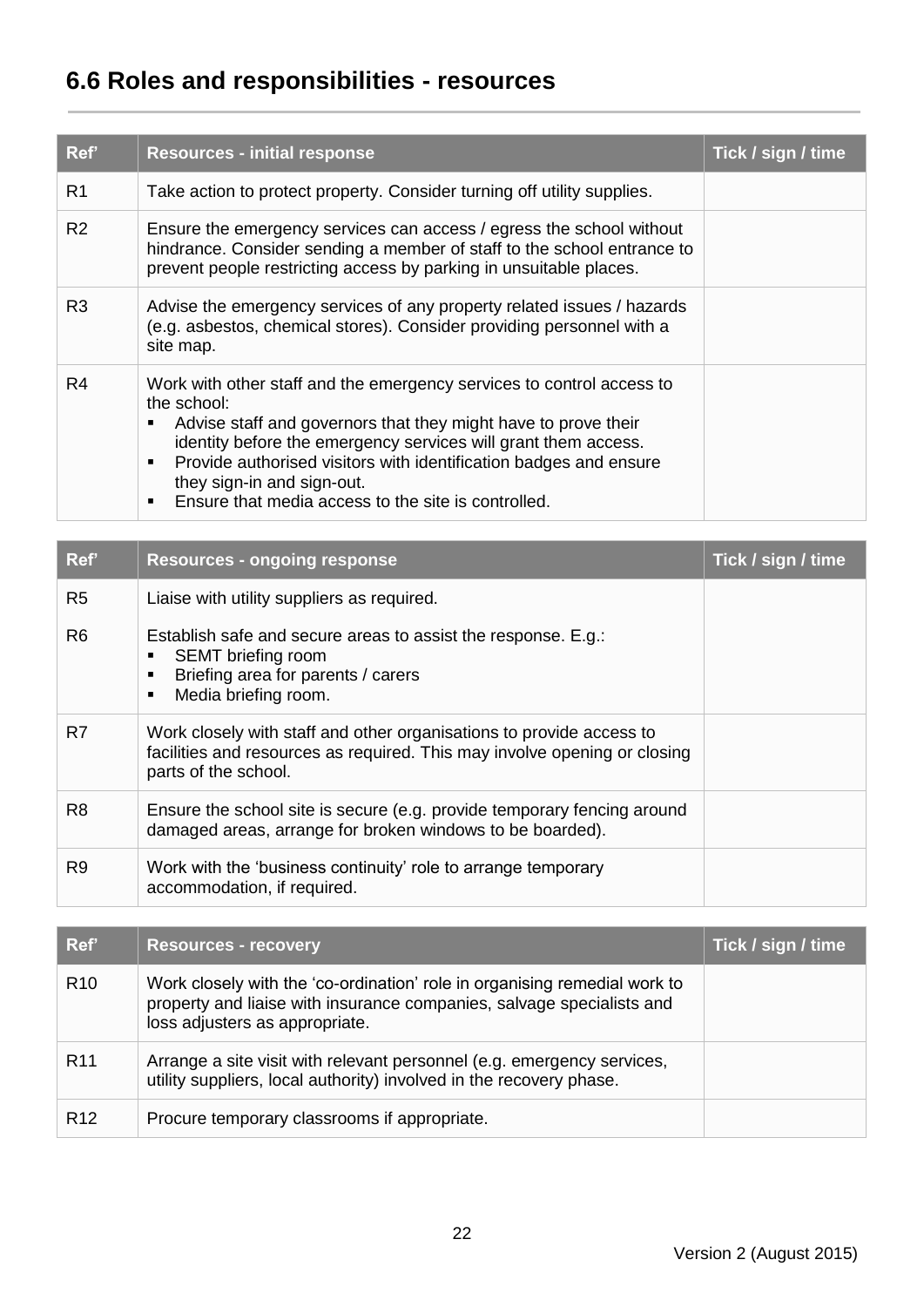# **6.7 Roles and responsibilities - welfare**

| Ref'           | <b>Welfare - initial response</b>                                                                                                                                                                                                                                                                                                                                                                | Tick / sign / time |
|----------------|--------------------------------------------------------------------------------------------------------------------------------------------------------------------------------------------------------------------------------------------------------------------------------------------------------------------------------------------------------------------------------------------------|--------------------|
| W1             | Establish arrangements to meet the welfare needs of pupils, staff,<br>parents / carers, visitors and responders.                                                                                                                                                                                                                                                                                 |                    |
| W <sub>2</sub> | Identify pupils who may require additional support:<br>Those with Special Educational Needs (SEN)<br>$\blacksquare$<br>Those with medical needs<br>$\blacksquare$<br>Those with Personal Emergency Evacuation Plans (PEEPs)<br>$\blacksquare$<br>Anyone who may be particularly vulnerable or badly affected (e.g.<br>$\blacksquare$<br>those who were involved in, or witnessed, the incident). |                    |

| ∣ Ref'         | Welfare - recovery                                                                                                           | Tick / sign / time |
|----------------|------------------------------------------------------------------------------------------------------------------------------|--------------------|
| W <sub>9</sub> | Please refer to Section 7 for information on welfare arrangements and<br>post incident support after the emergency response. |                    |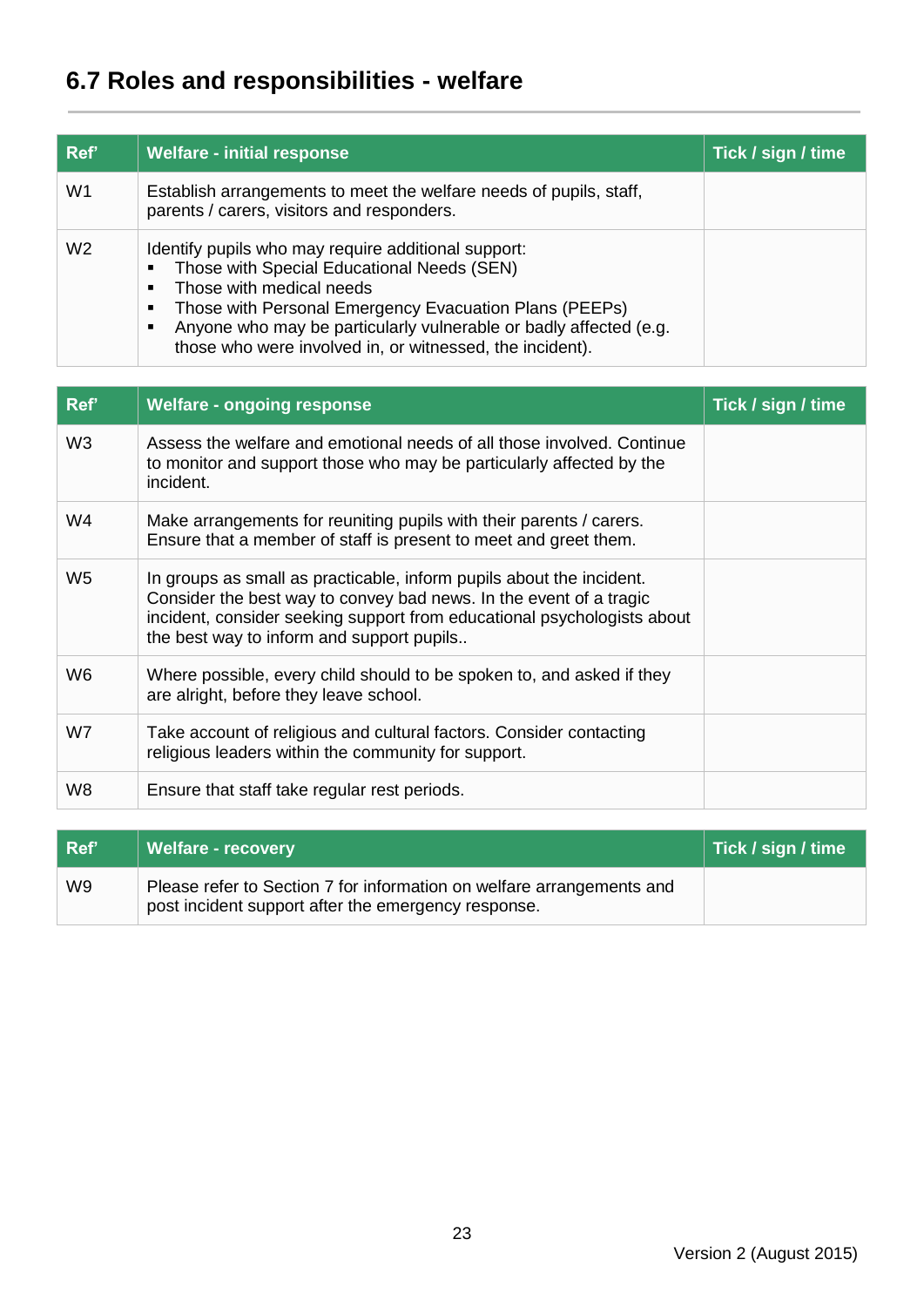# **6.8 Roles and responsibilities - educational visit leader**

| Ref'            | <b>Educational visit leader - initial response</b>                                                                                                                                                                                                                                                                              | Tick / sign / time |
|-----------------|---------------------------------------------------------------------------------------------------------------------------------------------------------------------------------------------------------------------------------------------------------------------------------------------------------------------------------|--------------------|
| E1              | Ascertain the whereabouts of all pupils and staff. Ensure the emergency<br>services are aware of anyone who is unaccounted for.                                                                                                                                                                                                 |                    |
| E <sub>2</sub>  | Contact the headteacher (or nominated emergency contact) to ask for<br>support. Remember to clarify international dialling codes if abroad.                                                                                                                                                                                     |                    |
| E <sub>3</sub>  | Establish a basic overview of the incident. Ensure that accurate, factual<br>information is available for those arriving on-scene.                                                                                                                                                                                              |                    |
| E <sub>4</sub>  | Establish arrangements to meet the immediate welfare needs of pupils<br>and staff.                                                                                                                                                                                                                                              |                    |
| E <sub>5</sub>  | Identify pupils with Special Educational Needs (SEN) and anyone who<br>may be particularly vulnerable. Inform the emergency services of any<br>pupils or staff with known medical conditions or requirements.                                                                                                                   |                    |
| E <sub>6</sub>  | Ensure that a member of staff accompanies any pupils to hospital but<br>remember the safety of everyone else, even if unharmed. Do not leave<br>anybody on their own and try to maintain an adequate adult / pupil ratio.                                                                                                       |                    |
| E7              | Ensure other staff are briefed (and given tasks) on a regular basis. Ask<br>staff to maintain a log of actions taken and decisions made.                                                                                                                                                                                        |                    |
| E <sub>8</sub>  | Keep a log of important information, actions taken and decisions made.                                                                                                                                                                                                                                                          |                    |
| E <sub>9</sub>  | Remember to retain any important items / documents. E.g.:<br>Contact details<br>$\blacksquare$<br>Consent forms (including medical and next-of-kin details)<br>$\blacksquare$<br>Maps<br>٠<br><b>Tickets</b><br>$\blacksquare$<br>Insurance policies<br>٠<br>Proof of identity<br>٠<br>Passports (if abroad).<br>$\blacksquare$ |                    |
| E <sub>10</sub> | Avoid making comments to the media until parents / carers have been<br>informed.                                                                                                                                                                                                                                                |                    |
| E11             | Do not discuss legal liability with others.                                                                                                                                                                                                                                                                                     |                    |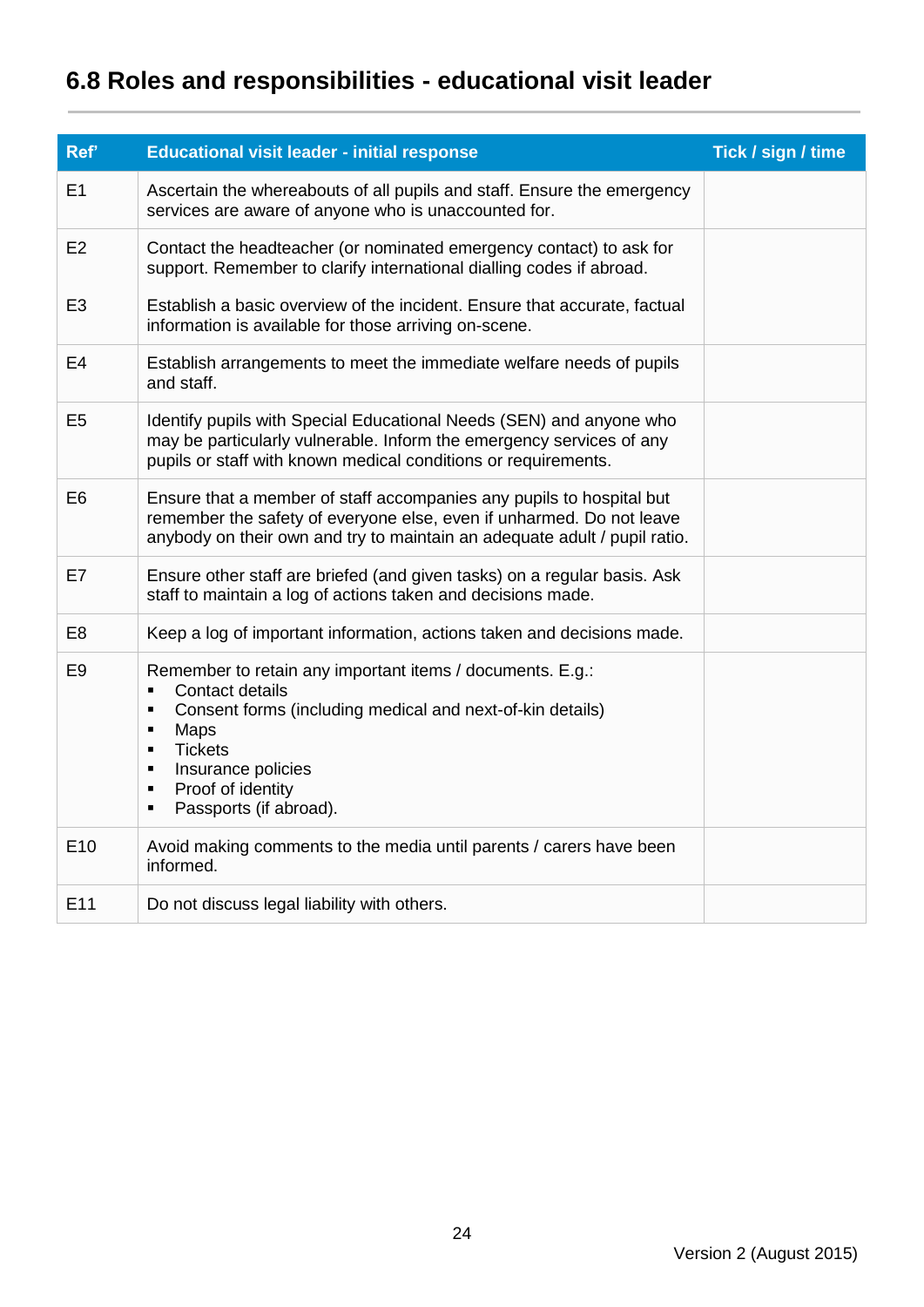| Ref'            | <b>Educational visit leader - ongoing response</b>                                                                                                                                                                           | Tick / sign / time |
|-----------------|------------------------------------------------------------------------------------------------------------------------------------------------------------------------------------------------------------------------------|--------------------|
| E <sub>12</sub> | Continue to assess any risks to pupils and staff. Take action to prevent<br>further harm if necessary.                                                                                                                       |                    |
| E <sub>13</sub> | Act as the main contact for co-ordination of the response and work<br>closely with the headteacher / nominated emergency contract. Continue<br>to liaise with the emergency services and other organisations.                |                    |
| E <sub>14</sub> | Continue to brief staff and allocate tasks on a regular basis.                                                                                                                                                               |                    |
| E <sub>15</sub> | Monitor and reassure pupils. Make arrangements for the longer-term<br>welfare needs of pupils and staff.                                                                                                                     |                    |
| E <sub>16</sub> | Consult the headteacher (or nominated emergency contact) about<br>arrangements for notifying parents / carers and reuniting them with their<br>children.                                                                     |                    |
| E <sub>17</sub> | Liaise with the tour operator / provider, if appropriate.                                                                                                                                                                    |                    |
| E18             | Try to obtain the names and contact details of any witnesses to the<br>incident. If possible, obtain a written account from them.                                                                                            |                    |
| E <sub>19</sub> | If abroad, contact the Foreign & Commonwealth Office for support.                                                                                                                                                            |                    |
| E20             | If abroad, check your insurance policy and seek insurance / legal advice<br>before incurring any substantial expense (e.g. medical treatment).                                                                               |                    |
| E21             | Retain any receipts / documentation for insurance purposes. E.g.:<br>Records of expenditure<br>Medical certificates / hospital admission forms<br>п<br>Police incident number.<br>Ξ                                          |                    |
| E22             | Check that everyone who should have been notified of the incident has<br>been informed. Remember that information given must be limited until<br>the facts are clear and all parents / carers have been notified.            |                    |
| E23             | Ask the headteacher (or nominated emergency contact) to assist with<br>developing a media statement, with support from other organisations as<br>appropriate. Devise an ongoing strategy for dealing with media<br>requests. |                    |
| E24             | Ask pupils and staff to avoid speculation when talking to the media. Try<br>to prevent the spread of misinformation (especially through the use of<br>mobile phones).                                                        |                    |
| Ref'            |                                                                                                                                                                                                                              | Tick / sign / time |
|                 | <b>Educational visit leader - recovery</b>                                                                                                                                                                                   |                    |
| E25             | Please refer to Section 7 for providing welfare arrangements and post<br>incident support after the initial emergency response.                                                                                              |                    |
| E26             | Complete any necessary forms / paperwork.                                                                                                                                                                                    |                    |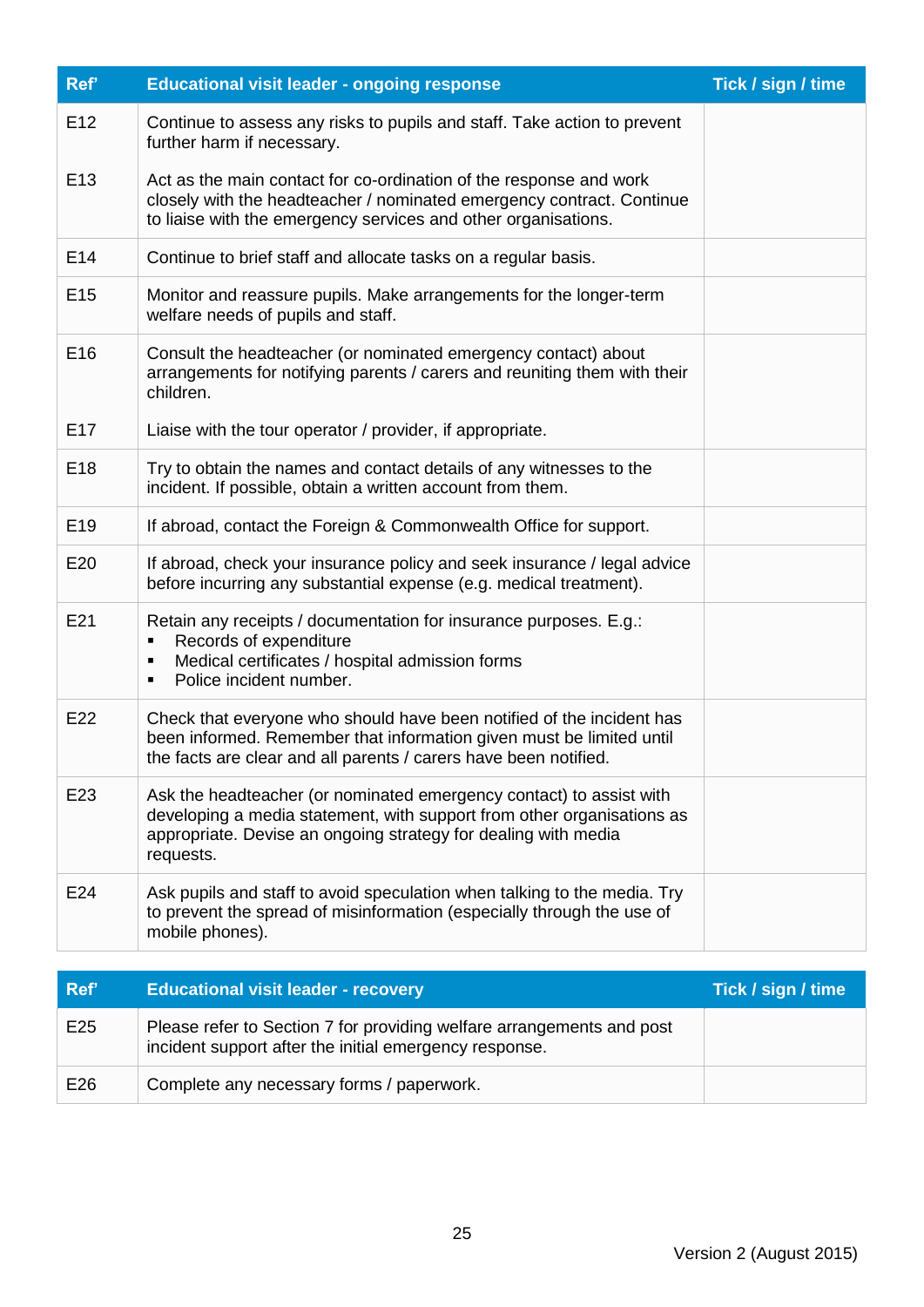## <span id="page-25-0"></span>**SECTION 7 - POST INCIDENT SUPPORT**

| Ref'            | Post incident support - assistance for pupils and parents / carers                                                                                                                                                                                                                              | Tick / sign / time |
|-----------------|-------------------------------------------------------------------------------------------------------------------------------------------------------------------------------------------------------------------------------------------------------------------------------------------------|--------------------|
| P <sub>1</sub>  | Introduce a strategy to monitor pupils and staff who may be particularly<br>affected by the incident. Ensure that staff are aware of this strategy.                                                                                                                                             |                    |
| P <sub>2</sub>  | Offer pupils and staff the opportunity for psychological support and<br>counselling. Ensure staff and pupils know that support is available and<br>arrange access to these services as necessary.                                                                                               |                    |
| P <sub>3</sub>  | Consider which pupils need to be briefed, how, and by whom.                                                                                                                                                                                                                                     |                    |
| P <sub>4</sub>  | Provide opportunities for pupils to discuss their experiences (e.g.<br>promoting discussion during class, arranging a special lesson). Do not<br>discourage pupils from talking about their experiences.                                                                                        |                    |
| P <sub>5</sub>  | Consider providing relevant books in the school library.                                                                                                                                                                                                                                        |                    |
| P <sub>6</sub>  | Arrange for a member of staff to visit those affected (at home or at<br>hospital). Ask for consent from parents / carers before doing this.                                                                                                                                                     |                    |
| P7              | Make arrangements to express sympathy to those who have been hurt.<br>Consider encouraging pupils to send cards / messages to those<br>affected.                                                                                                                                                |                    |
| P <sub>8</sub>  | Be sensitive about the demands practical issues might make on pupils<br>(e.g. deadlines for coursework, imminent exams).                                                                                                                                                                        |                    |
| P <sub>9</sub>  | Send a letter to parents / carers with information on:<br>The nature of the incident<br>$\blacksquare$<br>How their child was notified of the incident<br>$\blacksquare$<br>Arrangements for support organised by the school<br>٠<br>Who to contact if they would like additional support.<br>٠ |                    |
| P <sub>10</sub> | Maintain regular contact with parents / carers.                                                                                                                                                                                                                                                 |                    |
| P11             | Do not make public any sensitive / confidential information about<br>individuals unless consent has been given by pupils and parents /<br>carers.                                                                                                                                               |                    |
| P <sub>12</sub> | Consider organising an event for parents / carers to discuss any issues<br>or concerns they might have.                                                                                                                                                                                         |                    |
| P <sub>13</sub> | If pupils who were particularly affected by the incident leave school (e.g.<br>transferring from primary to secondary education) consider, sensitively<br>and confidentially, notifying the headteacher of the new school.                                                                      |                    |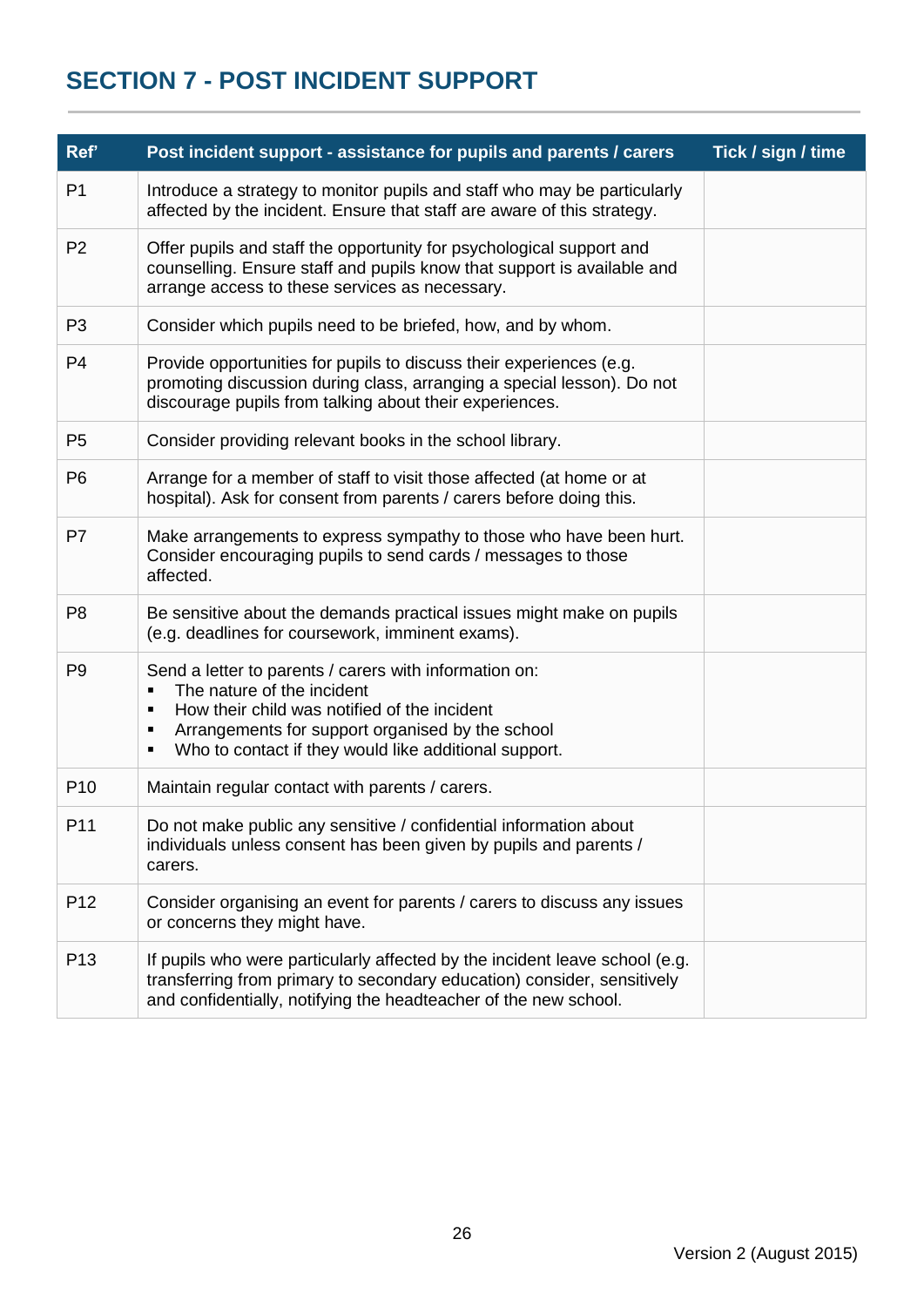| Ref'            | Post incident support - general actions                                                                                                                                                       | Tick / sign / time |
|-----------------|-----------------------------------------------------------------------------------------------------------------------------------------------------------------------------------------------|--------------------|
| P <sub>14</sub> | Request support from educational professionals trained in psychological<br>debriefing, critical incident stress debriefing, bereavement counselling<br>and trauma management if appropriate.  |                    |
| P <sub>15</sub> | Consider requesting support from other organisations. E.g.:<br><b>Teacher Support Network</b><br>г<br><b>Samaritans</b><br>$\blacksquare$<br><b>Cruse Bereavement Care.</b><br>$\blacksquare$ |                    |
| P <sub>16</sub> | Manage any distress that could be caused by ongoing Police enquiries,<br>legal proceedings and media attention.                                                                               |                    |
| P <sub>17</sub> | Cancel or rearrange any events which are inappropriate.                                                                                                                                       |                    |
| P <sub>18</sub> | Plan appropriate support for staff to enable them to cope with any<br>questions or discussions pupils might have about the incident.                                                          |                    |
| P <sub>19</sub> | Ensure that any new roles given to staff do not place too great a burden.<br>Over time, staff may need to be relieved of any additional<br>responsibilities given to them.                    |                    |
| P <sub>20</sub> | Ensure that new staff are aware of the incident, which pupils were<br>involved and how they were affected.                                                                                    |                    |
| P <sub>21</sub> | Consider any actions which can be taken to support the local community<br>if affected by the incident (e.g. fund raising).                                                                    |                    |

| Ref'            | Post incident support - returning after a period of absence                                                                                                                                                                                                           | Tick / sign / time |
|-----------------|-----------------------------------------------------------------------------------------------------------------------------------------------------------------------------------------------------------------------------------------------------------------------|--------------------|
| P <sub>22</sub> | Negotiate with parents / carers a suitable date for returning to school<br>after a period of absence.                                                                                                                                                                 |                    |
| P <sub>23</sub> | Consider if any additional support could be provided which would make<br>the return easier. E.g.:<br>Initial part-time attendance<br>п<br>Alternative methods of teaching<br>$\blacksquare$<br>A sanctuary that pupils could use if upset during the school day.<br>п |                    |
| P <sub>24</sub> | Brief pupils who may be able to help in the process of resettling (e.g.<br>close friends).                                                                                                                                                                            |                    |
| P <sub>25</sub> | Ensure that all staff are aware of the need for sensitivity. Put in place<br>special arrangements for:<br>Missed work<br>$\blacksquare$<br>Rescheduling projects<br>$\blacksquare$<br>Exams.<br>п                                                                     |                    |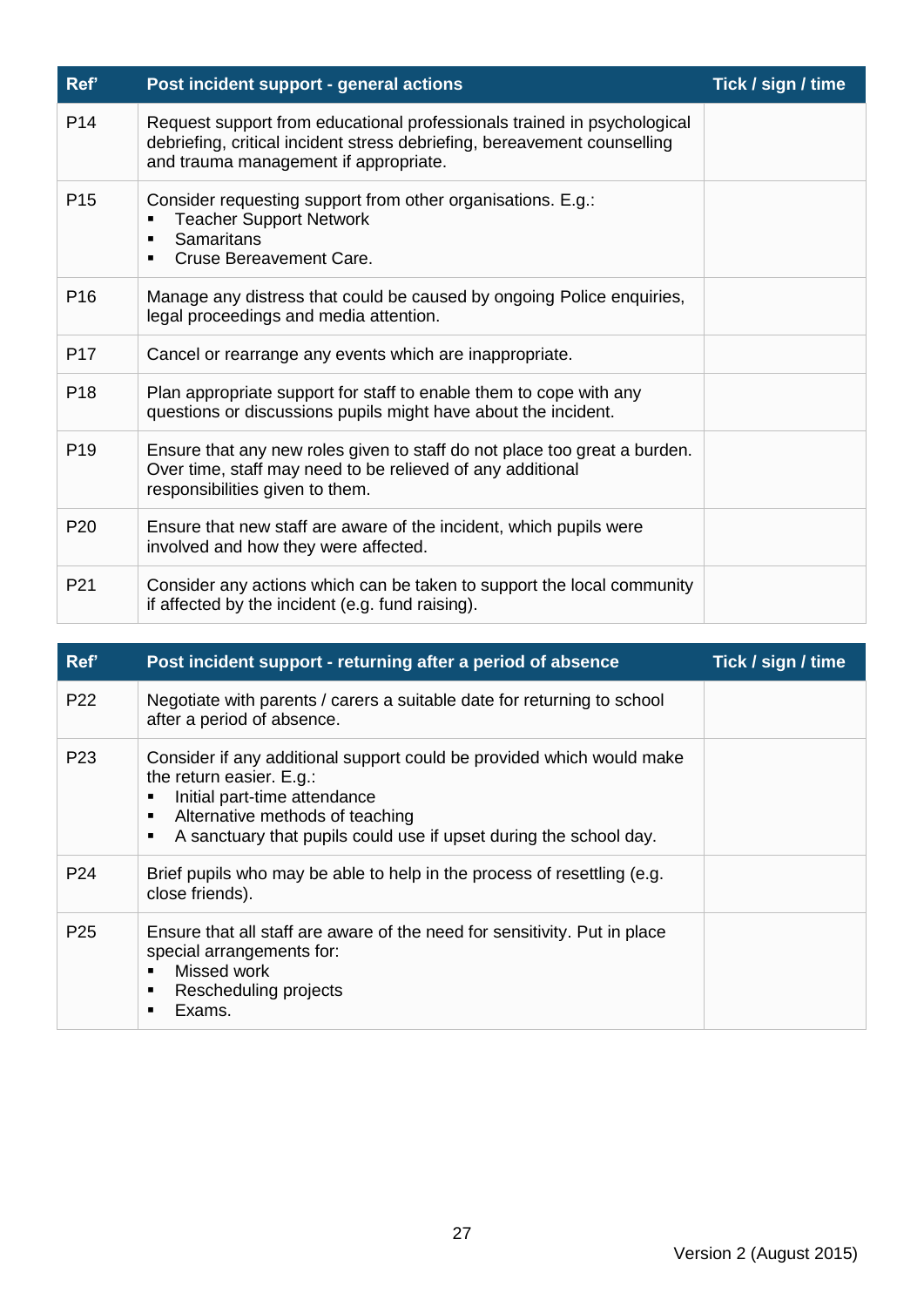| Ref'            | Post incident support - funeral arrangements                                                                                                                                                                                                                                                                                                                                                                                                                                                                                                                                                                                                                                    | Tick / sign / time |
|-----------------|---------------------------------------------------------------------------------------------------------------------------------------------------------------------------------------------------------------------------------------------------------------------------------------------------------------------------------------------------------------------------------------------------------------------------------------------------------------------------------------------------------------------------------------------------------------------------------------------------------------------------------------------------------------------------------|--------------------|
| P <sub>26</sub> | Contact bereaved families to express sympathy on behalf of the school.                                                                                                                                                                                                                                                                                                                                                                                                                                                                                                                                                                                                          |                    |
| P <sub>27</sub> | Take account of religious and cultural factors (e.g. some faiths wish to<br>hold funerals within 24 hours of death). Consider contacting religious<br>leaders within the community for support.                                                                                                                                                                                                                                                                                                                                                                                                                                                                                 |                    |
| P <sub>28</sub> | Consult parents / carers sensitively about funeral arrangements. Try to<br>establish if representatives from the school will be invited to the service.<br>It may be useful to consider:<br>Closing the school on the day of the funeral as a mark of respect<br>$\blacksquare$<br>A senior member of staff attending the funeral on behalf of the<br>$\blacksquare$<br>school<br>If staff and pupils can be allowed time off school to attend the funeral<br>п<br>Providing transport to take pupils and staff to the funeral<br>٠<br>Providing pupils with information about what happens at funerals<br>٠<br>Arranging floral tributes and / or donations.<br>$\blacksquare$ |                    |

| Ref'            | Post incident support - remembrance                                                                                                                                                                                                                                                                                                                                                                                   | Tick / sign / time |
|-----------------|-----------------------------------------------------------------------------------------------------------------------------------------------------------------------------------------------------------------------------------------------------------------------------------------------------------------------------------------------------------------------------------------------------------------------|--------------------|
| P <sub>29</sub> | Taking into account the wishes of the family, consider providing a<br>suitable memorial at the school:<br>Garden<br>$\blacksquare$<br>Seating area / bench<br>п<br>Tree<br>$\blacksquare$<br>Book of condolence<br>$\blacksquare$<br>Fountain<br>$\blacksquare$<br>Sculpture<br>п<br>Painting<br>$\blacksquare$<br>Photograph<br>$\blacksquare$<br>Prize (e.g. a sporting / academic trophy for older children).<br>п |                    |
| P <sub>30</sub> | Be aware of important dates which may need to be prepared for. E.g.:<br><b>Birthdays</b><br>$\blacksquare$<br>Christmas<br>$\blacksquare$<br>Mother's day<br>$\blacksquare$<br>Father's day<br>п<br>Anniversary of the event.<br>$\blacksquare$                                                                                                                                                                       |                    |
| P31             | Discuss with governors, staff, parents / carers and pupils how to mark<br>anniversaries and other important dates. E.g.:<br>Commemorative service<br>$\blacksquare$<br>Special assembly<br>п<br>Concert<br>$\blacksquare$<br><b>Display</b><br>п<br>Sports event.<br>п                                                                                                                                                |                    |
| P32             | Be aware of renewed media interest near anniversaries of the event.                                                                                                                                                                                                                                                                                                                                                   |                    |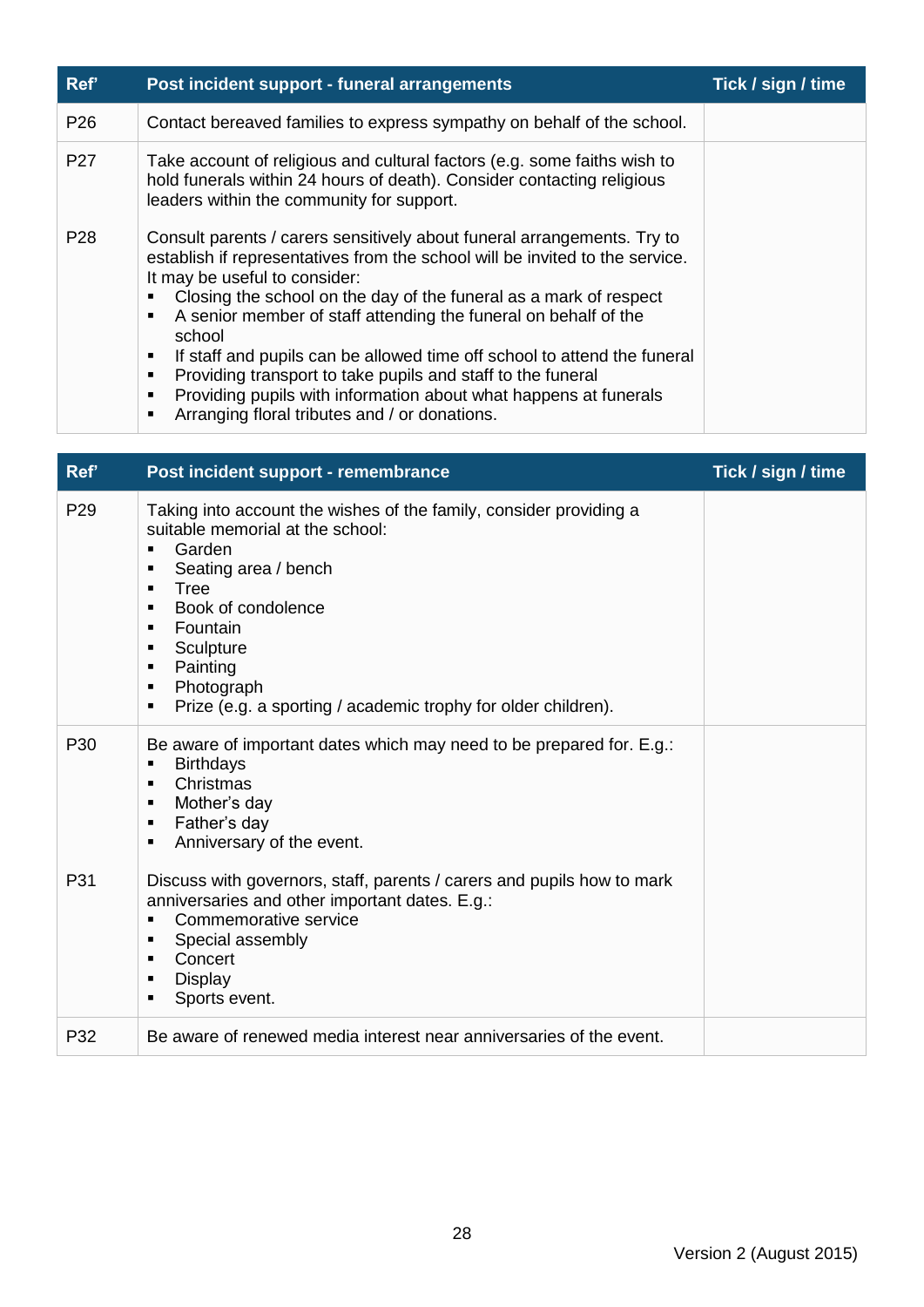#### **APPENDIX 1 - LOG-KEEPING GUIDELINES**

|       | Thursday, 19/05/2011                                                     |
|-------|--------------------------------------------------------------------------|
| 19.40 | Received call from Jane Sutcliffe at the council. Report of a fire at    |
|       | school (although she's unsure which parts of the building are            |
|       | affected). Police and fire service are on-scene. Jane offered to send    |
|       | someone to the school to assist with the response - I gave her my        |
|       | mobile number and she'll let me know who will attend. I'll contact       |
|       | Philip Healy (caretaker) and we'll aim to arrive at school within half   |
|       | an hour.                                                                 |
|       |                                                                          |
| 19.50 | Rang Philip Healy. Number engaged.                                       |
| 1955  | Rang Philip Healy. Told him about the situation and asked him to         |
|       | meet me at the school entrance as soon as possible. He'll be there for   |
|       | 8.15pm.                                                                  |
| 20.05 |                                                                          |
|       | Received text message from Jane Sutcliffe-someone from her team          |
|       | (Andrew Taylor) will meet us at the entrance in about $10/15$            |
|       | minutes. Mobile number for Andrew Taylor: 07802 388 07802 338            |
| 20.20 | 202.                                                                     |
|       | Arrived at school, Philip Healy and Andrew Taylor already there.         |
|       | Spoke to fire officer - one classroom ablaze, adjacent ones likely to be |
|       | severely affected by smoke damage. Unsure of the cause but arson         |
|       | can't be ruled out at the moment. We'll have to close the school         |
| 20.40 | tomorrow. Also need to arrange a site visit in the morning (provisional  |
|       | time 08.00).                                                             |
|       | Informed Anna Hughes (deputy headteacher) about the incident.            |
|       | Asked her to notify parents / carers that the school will be closed      |

s should be rded in nological order.

u make a mistake try to overwrite riginal text - cross  $with a single line$ start again.

include times. s or initials within nargins.

- + **Notes should be clear, intelligible and accurate.**
- + **Include factual information.**
- + **Use plain and concise language.**
- + **Keep records of any expenditure.**
- + **Do not remove any pages.**
- + **Do not use correction fluid.**